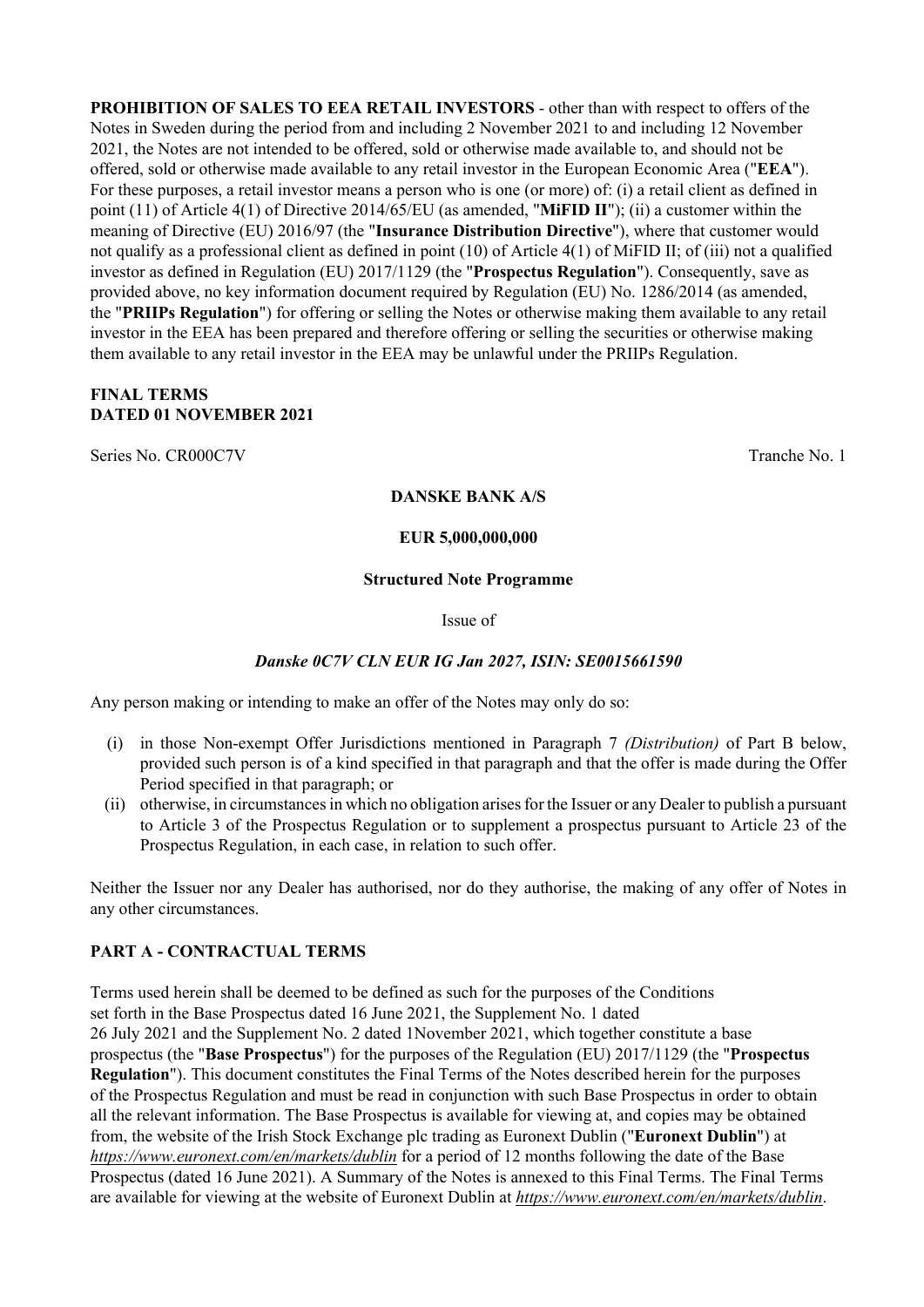| 1.  | Issuer:                   |                                                                              | Danske Bank A/S                                                                                                                                                                         |
|-----|---------------------------|------------------------------------------------------------------------------|-----------------------------------------------------------------------------------------------------------------------------------------------------------------------------------------|
| 2.  | (i)                       | Series Number:                                                               | CR000C7V                                                                                                                                                                                |
|     | (ii)                      | Tranche Number:                                                              | 1                                                                                                                                                                                       |
|     | (iii)                     | Date on which the Notes will be<br>consolidated and form a single<br>Series: | Not Applicable                                                                                                                                                                          |
| 3.  |                           | Specified Currency or Currencies:                                            | <b>SEK</b>                                                                                                                                                                              |
| 4.  |                           | <b>Aggregate Principal Amount:</b>                                           | SEK Up to 500,000,000.00                                                                                                                                                                |
| 5.  | <b>Issue Price:</b>       |                                                                              | 100.00 per cent. of the Aggregate Principal Amount                                                                                                                                      |
| 6.  | (i)                       | <b>Specified Denominations:</b>                                              | SEK 100,000.00                                                                                                                                                                          |
|     | (ii)                      | <b>Calculation Amount:</b>                                                   | SEK 100,000.00                                                                                                                                                                          |
| 7.  | (i)                       | Issue Date:                                                                  | 30 November 2021                                                                                                                                                                        |
|     | (ii)                      | <b>Interest Commencement Date:</b>                                           | 30 November 2021                                                                                                                                                                        |
|     | (iii)                     | Trade Date:                                                                  | 16 November 2021                                                                                                                                                                        |
| 8.  | <b>Maturity Date:</b>     |                                                                              | 9 January 2027, the Scheduled Maturity Date, or such later<br>date for redemption determined as provided in Reference<br>Item Condition 2 (Credit-Linked Notes).                        |
|     |                           | <b>Scheduled Termination Notice Date:</b>                                    | 20 December 2026                                                                                                                                                                        |
| 9.  | <b>Interest Basis:</b>    |                                                                              | INDICATIVELY 1.20 per cent. (to be determined no later<br>than on the Issue Date, subject to a minimum of $1,00$ per<br><i>cent.</i> ) Fixed Rate per annum payable annually in arrear. |
| 10. | Redemption/Payment Basis: |                                                                              | Redemption at par and Credit-Linked Redemption Notes<br>(further particulars specified at item 34 below).                                                                               |
| 11. | Put/Call Options:         |                                                                              | Not Applicable                                                                                                                                                                          |
| 12. | Tax Gross-Up:             |                                                                              | General Condition 8.3 (No Gross-up) applicable                                                                                                                                          |
| 13. | Notes obtained:           | Date of Board approval for issuance of                                       | Not Applicable                                                                                                                                                                          |
|     | <b>CONVERSION</b>         |                                                                              | PROVISIONS RELATING TO REFERENCE ITEMS AND FX PRINCIPAL/OPTION                                                                                                                          |

| 14. | <b>Rate-Linked Provisions:</b>      | Not Applicable |
|-----|-------------------------------------|----------------|
| 15. | <b>Inflation-Linked Provisions:</b> | Not Applicable |
| 16. | <b>Index-Linked Provisions:</b>     | Not Applicable |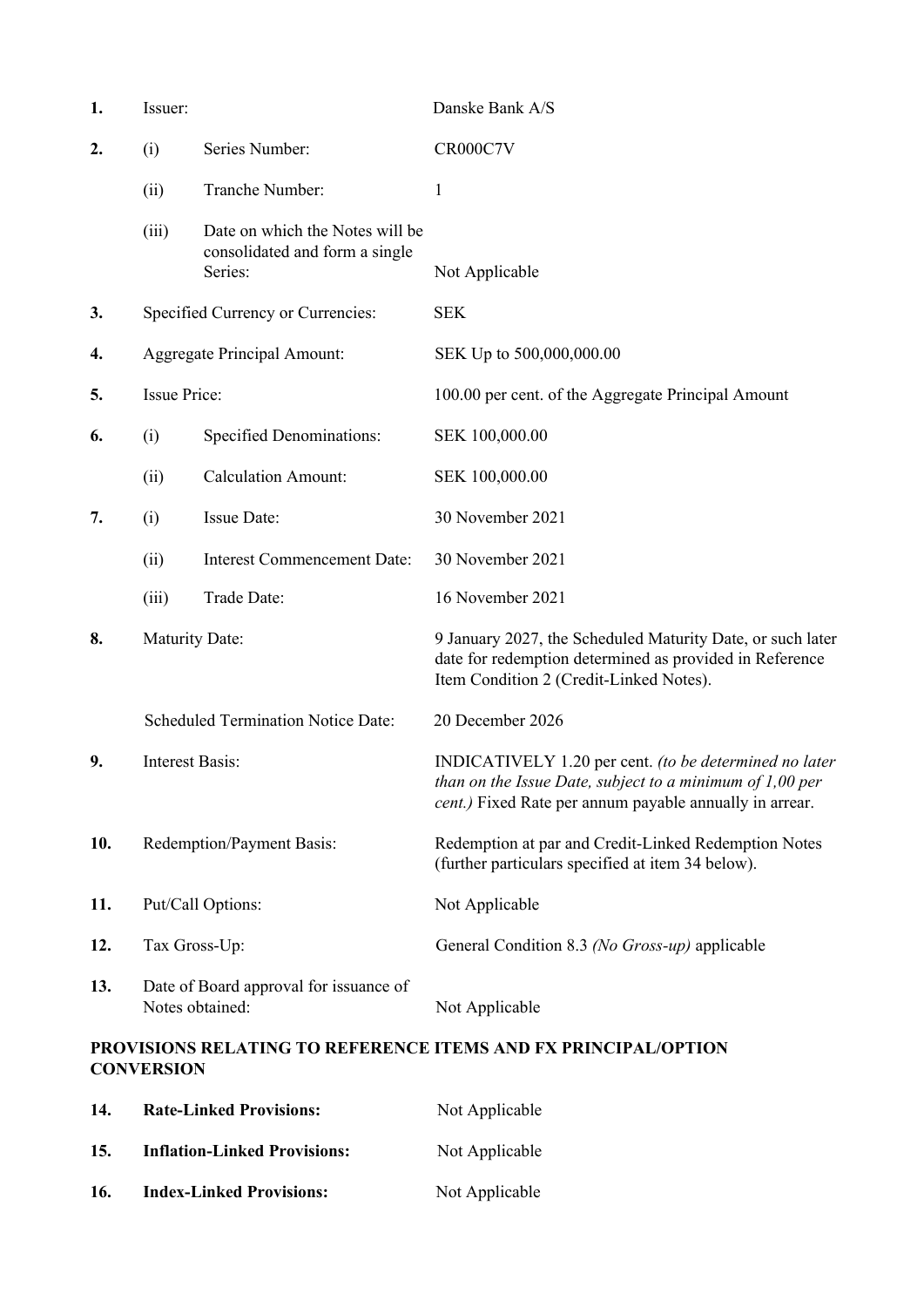| 17. |                                      | <b>Equity-Linked Provisions:</b>               | Not Applicable                                 |
|-----|--------------------------------------|------------------------------------------------|------------------------------------------------|
| 18. |                                      | <b>Fund-Linked Provisions:</b>                 | Not Applicable                                 |
| 19. |                                      | <b>Currency-Linked Provisions:</b>             | Not Applicable                                 |
| 20. | <b>Commodity-Linked Provisions:</b>  |                                                | Not Applicable                                 |
| 21. | <b>Additional Disruption Events:</b> |                                                | Applicable                                     |
|     | (i)                                  | Change in Law:                                 | Applicable                                     |
|     | (ii)                                 | Hedging Disruption:                            | Applicable                                     |
|     | (iii)                                | Increased Cost of Hedging:                     | Applicable                                     |
|     | (iv)                                 | Increased Cost of Stock Borrow: Not Applicable |                                                |
|     | (v)                                  | <b>Insolvency Filing:</b>                      | Not Applicable                                 |
|     | (vi)                                 | Loss of Stock Borrow:                          | Not Applicable                                 |
| 22. |                                      | <b>Credit-Linked Provisions:</b>               | Applicable - The Notes are Credit-Linked Notes |
|     | (i)                                  | Settlement Method:                             | Zero/Set Recovery Notes                        |
|     | (ii)                                 | Type of Credit-Linked Notes:                   | The Notes are Portfolio-Linked Credit Notes    |
|     | (iii)                                | Tranching:                                     | Not Applicable                                 |
|     | (iv)                                 | Credit Event Redemption<br>Amount:             | As set out in Redemption Payout Condition 2.2  |
|     | (v)                                  | Credit Event Redemption Date:                  | Reference Item Linked Condition 2.10 applies   |
|     | (vi)                                 | <b>Maturity Credit Event</b><br>Redemption:    | Applicable                                     |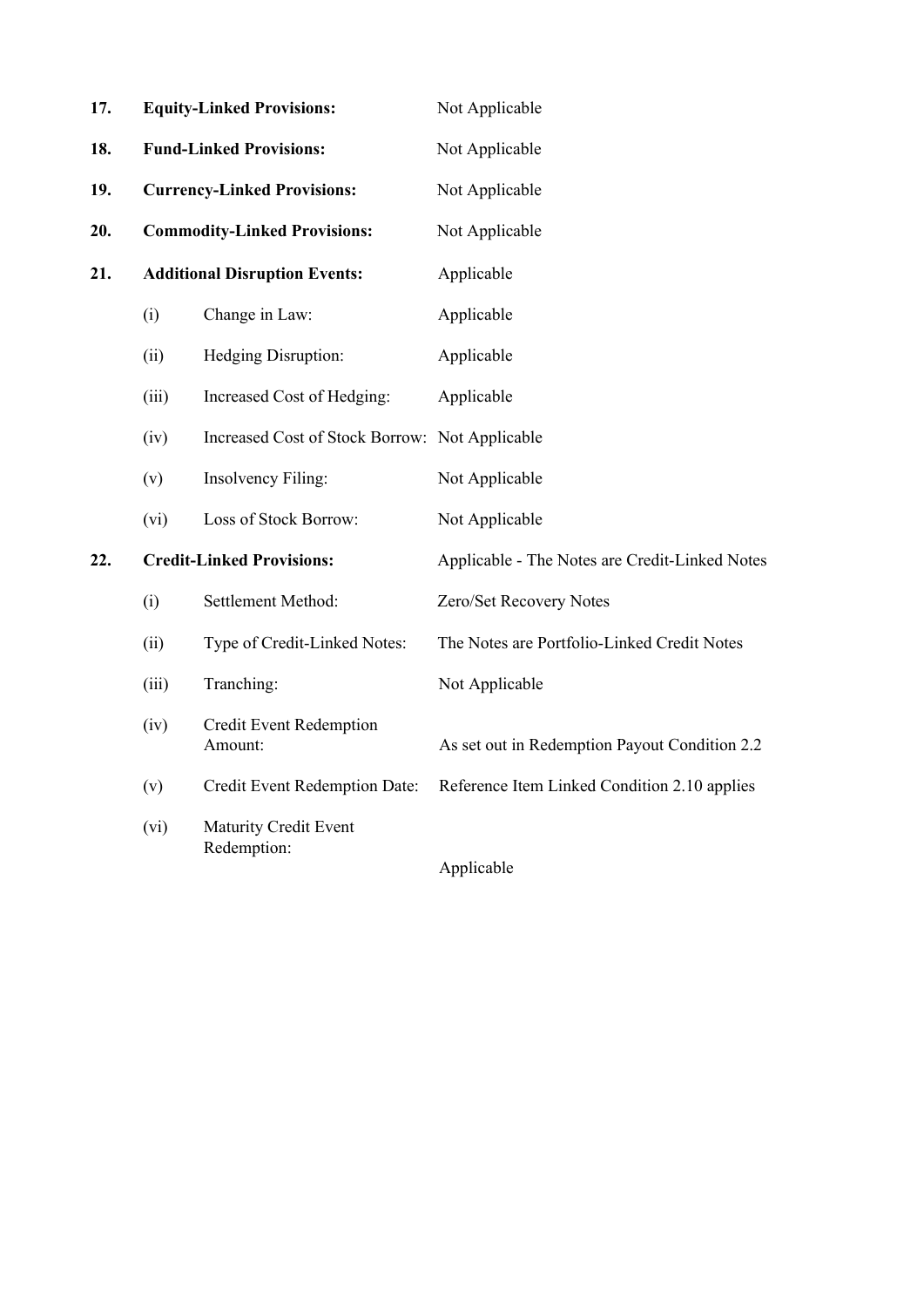(vii) Reference Entities: The Reference Entity is as specified in the Table below:

# **TABLE**

| <b>Reference Entity</b>                                                                                                  | <b>Reference Entity</b><br><b>Notional Amount</b>                                                                              | <b>Reference Obligation</b>                                                                                                                                                                                            | Set/Zero<br><b>Recovery Price</b> |  |
|--------------------------------------------------------------------------------------------------------------------------|--------------------------------------------------------------------------------------------------------------------------------|------------------------------------------------------------------------------------------------------------------------------------------------------------------------------------------------------------------------|-----------------------------------|--|
| Each entity identified<br>as such in the Itraxx<br>® Europe Series 36<br>Version 1, and, in each<br>case, any Successor. | <b>Calculation Amount</b><br>multiplied by the<br>weighting of that<br>Reference Entity<br>as specified in<br>the Index Annex. | <b>Standard Reference</b><br>Obligation                                                                                                                                                                                | 0 per cent                        |  |
|                                                                                                                          |                                                                                                                                | The following elections apply to each Reference Entity                                                                                                                                                                 |                                   |  |
| <b>All Guarantees</b>                                                                                                    |                                                                                                                                | Not Applicable                                                                                                                                                                                                         |                                   |  |
| <b>Credit Events</b>                                                                                                     |                                                                                                                                | BANKRUPTCY, FAILURE TO PAY,<br>RESTRUCTURING (MOD MOD R<br>APPLICABLE) AND GOVERNMENTAL<br>INTERVENTION (APPLICABLE ONLY IN<br>RELATION TO THE REFERENCE ENTITIES<br>LISTED AS EUROPEAN FINANCIAL<br><b>CORPORATE)</b> |                                   |  |
| <b>Provisions relating to Restructuring Credit</b><br>Event                                                              |                                                                                                                                | Reference Item Condition 2.11 Applicable (Mod<br>Mod R Applicable)                                                                                                                                                     |                                   |  |
| <b>Multiple Holder Obligation</b>                                                                                        |                                                                                                                                | Provisions relating to Reference Item Condition<br>2.12 Applicable                                                                                                                                                     |                                   |  |
| <b>Restructuring Maturity Limitation and Fully</b><br><b>Transferable Obligation</b>                                     |                                                                                                                                | Applicable                                                                                                                                                                                                             |                                   |  |
| <b>Conditionally Transferable Obligation</b>                                                                             | <b>Modified Restructuring Maturity Limitation and</b>                                                                          | Applicable                                                                                                                                                                                                             |                                   |  |
| <b>Obligation Category</b>                                                                                               |                                                                                                                                | <b>Borrowed Money</b>                                                                                                                                                                                                  |                                   |  |
| <b>Obligation Characteristics</b>                                                                                        |                                                                                                                                | None                                                                                                                                                                                                                   |                                   |  |
| <b>Additional Obligation(s)</b>                                                                                          |                                                                                                                                | Not Applicable                                                                                                                                                                                                         |                                   |  |
| <b>Excluded Obligation(s)</b>                                                                                            |                                                                                                                                | Not Applicable                                                                                                                                                                                                         |                                   |  |
| <b>Valuation Obligation Category</b>                                                                                     |                                                                                                                                | Bond or Loan                                                                                                                                                                                                           |                                   |  |
| <b>Valuation Obligation Characteristics</b>                                                                              |                                                                                                                                | Not Subordinated<br><b>Standard Specified Currencies</b><br>Assignable Loan<br><b>Consent Required Loan</b><br>Transferable<br>Maximum Maturity: 30 years<br>Not Bearer                                                |                                   |  |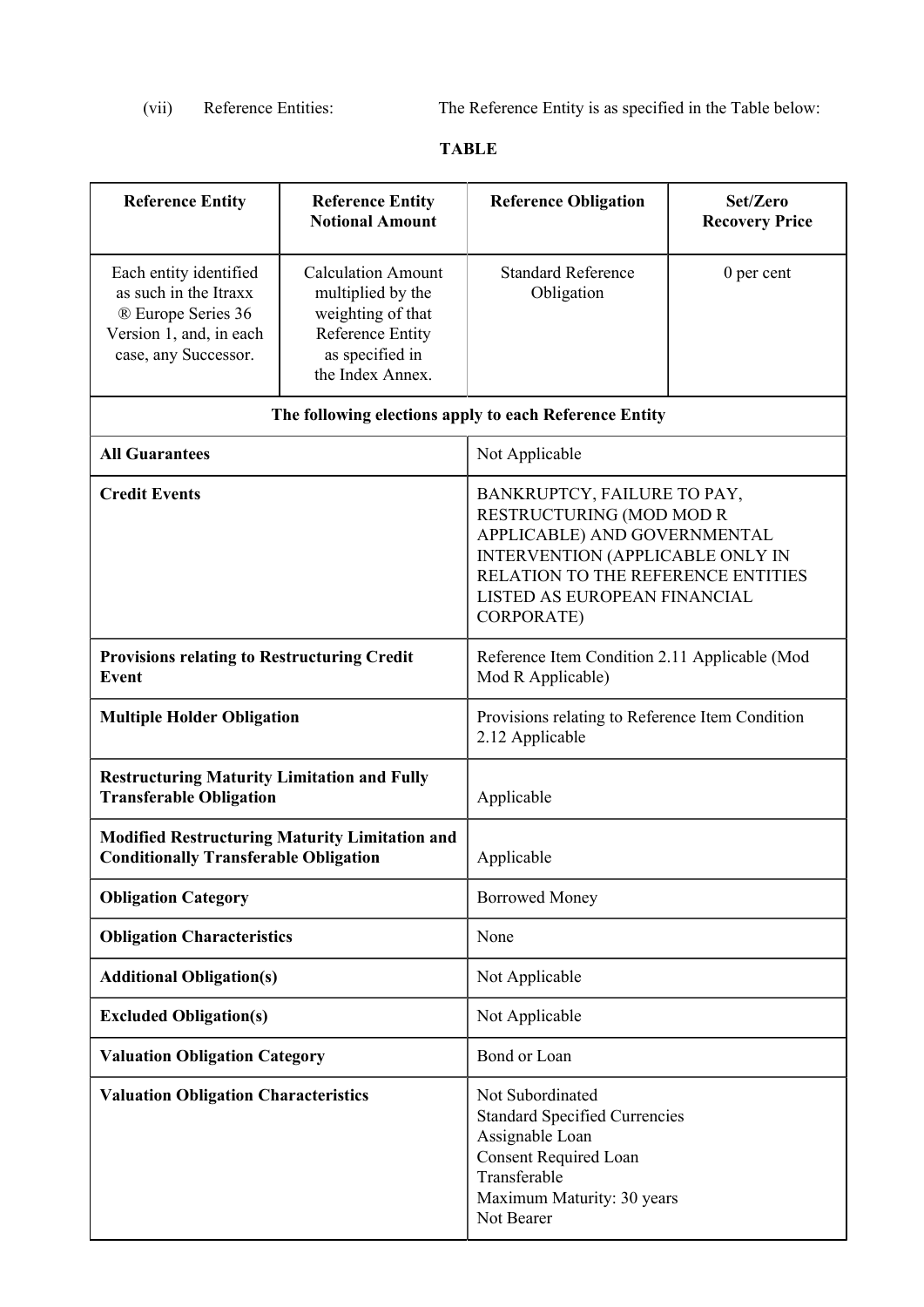| <b>Additional Valuation Obligation(s)</b> | Not Applicable |
|-------------------------------------------|----------------|
| <b>Excluded Valuation Obligation(s)</b>   | Not Applicable |

| <b>2019 Narrowly Tailored Credit Event Provisions</b>                              | Reference Item Condition 2.19: Applicable    |
|------------------------------------------------------------------------------------|----------------------------------------------|
|                                                                                    | <b>Fallback Discounting: Applicable</b>      |
|                                                                                    | Credit Deterioration Requirement: Applicable |
| <b>Provisions relating to Senior Non-Preferred</b><br><b>Reference Obligations</b> | Reference Item Condition 2.20: Applicable    |

| (viii) | Default Requirement:                       | Reference Item Condition 2.10 applies |                                                                                                                                                                             |
|--------|--------------------------------------------|---------------------------------------|-----------------------------------------------------------------------------------------------------------------------------------------------------------------------------|
| (ix)   | Payment Requirement:                       | Reference Item Condition 2.10 applies |                                                                                                                                                                             |
| (x)    | <b>Credit Event Determination</b><br>Date: |                                       | Notice of Publicly Available Information: Applicable                                                                                                                        |
|        |                                            | Public Source(s):                     | Any Public Source                                                                                                                                                           |
|        |                                            | Specified Number:                     | <b>One</b>                                                                                                                                                                  |
| (xi)   | Credit Event Backstop Date<br>Adjustment:  |                                       | The later of (i) the date that would be determined as<br>such pursuant to Section 1.39 of the Credit Derivatives<br>Definitions and (ii) 30 November 2021. The Credit Event |

| (xii) | Merger Event: | Reference Item Condition 2.9 Not Applicable |
|-------|---------------|---------------------------------------------|

Backstop Date shall not be subject to adjustment in accordance with any Business Day Convention.

| (xiii)             | <b>Unwind Costs:</b>                                            | Not Applicable                               |
|--------------------|-----------------------------------------------------------------|----------------------------------------------|
| (xiv)              | Provisions relating to Monoline<br>Insurer as Reference Entity: | Reference Item Condition 2.13 Not Applicable |
| $\left( xy\right)$ | Provisions relating to LPN<br>Reference Entities:               | Reference Item Condition 2.15 Not Applicable |
| (xvi)              | <b>Additional Interest Amount:</b>                              | Not Applicable                               |
| (xvii)             | <b>Fixed Recovery Percentage:</b>                               | 0 per cent                                   |
| (xviii)            | <b>Valuation Date:</b>                                          | Not Applicable                               |
| (xix)              | Valuation Time:                                                 | Not Applicable                               |

(xx) Indicative Quotations: Not Applicable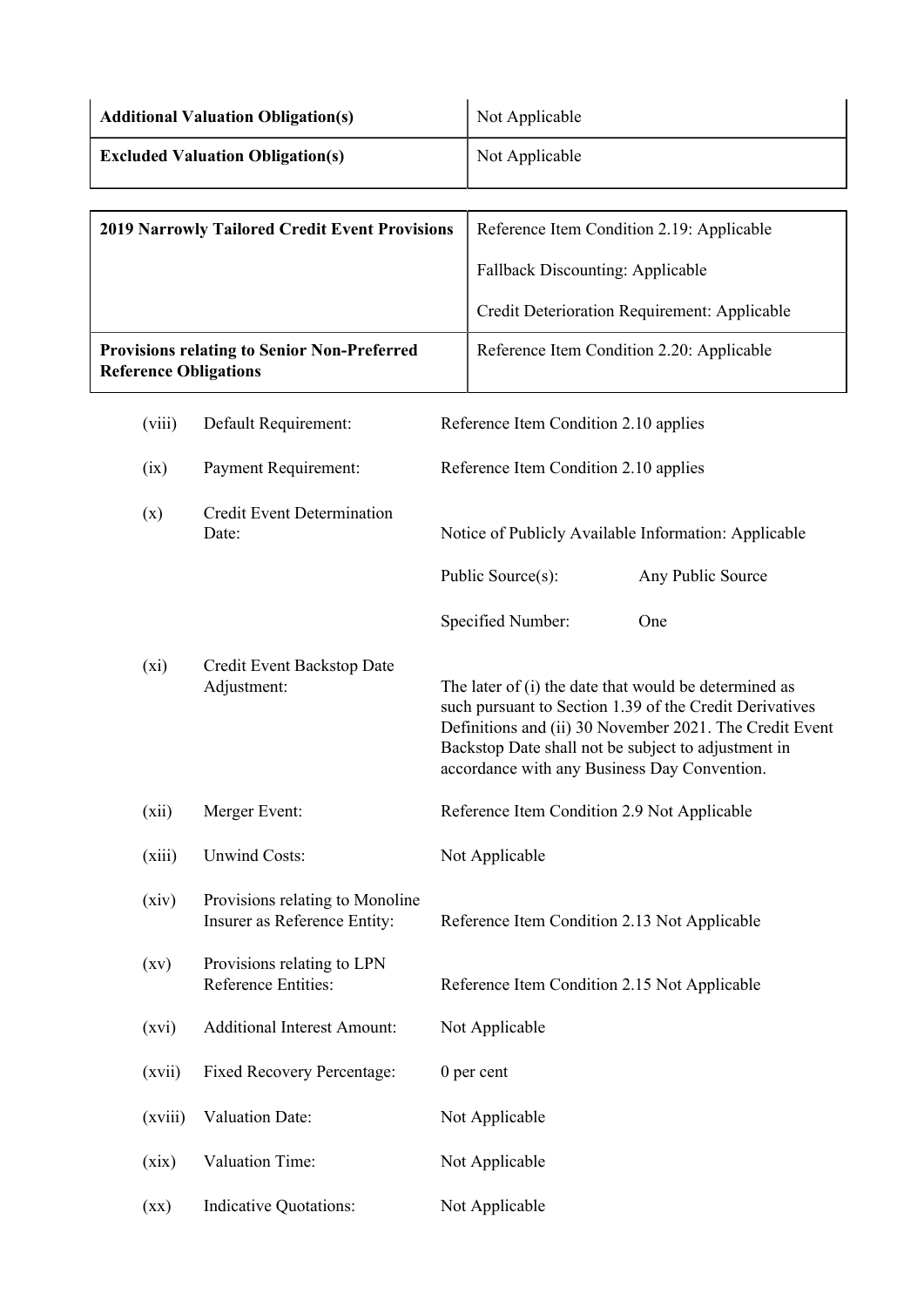| (xxi)   | Quotation Method:                                                                               | Not Applicable                                                             |
|---------|-------------------------------------------------------------------------------------------------|----------------------------------------------------------------------------|
| (xxii)  | Quotation Amount:                                                                               | Not Applicable                                                             |
| (xxiii) | Minimum Quotation Amount:                                                                       | Not Applicable                                                             |
| (xxiv)  | <b>Quotation Dealers:</b>                                                                       | Not Applicable                                                             |
| (xxy)   | Quotations:                                                                                     | Not Applicable                                                             |
| (xxvi)  | Valuation Method:                                                                               | Not Applicable                                                             |
|         | (xxvii) Calculation Agent City:                                                                 | London                                                                     |
|         | (xxviii) Business Day Convention:                                                               | Following Business Day Convention                                          |
| (xxix)  | <b>Successor Backstop Date:</b>                                                                 | Yes                                                                        |
| (xxx)   | Limitation Dates subject to<br>adjustment in accordance with<br><b>Business Day Convention:</b> | No                                                                         |
| (xxxi)  | Valuation Obligation<br><b>Observation Settlement Period:</b>                                   | Not Applicable                                                             |
| (xxxii) | Accrued Interest:                                                                               | Not Applicable                                                             |
|         | (xxxiii) Settlement Currency:                                                                   | Not Applicable                                                             |
|         | (xxxiv) Financial Reference Entity Terms:                                                       | Not Applicable                                                             |
|         | (xxxv) Sovering No Asset Package<br>Delivery:                                                   | Not Applicable                                                             |
|         | (xxxvi) Reference Obligation Only<br><b>Termination Amount:</b>                                 | Not Applicable                                                             |
|         | (xxxvii) 2019 Narrowly Tailored Credit<br><b>Event Provisions:</b>                              | Reference Item Condition 2.19: Applicable                                  |
|         |                                                                                                 | <b>Fallback Discounting: Applicable</b>                                    |
|         |                                                                                                 | Credit Deterioration Requirement: Applicable                               |
|         | (xxxviii) Subordinated European Insurance<br>Terms:                                             | Not Applicable                                                             |
|         | (xxxix) Provisions relating to Senior Non-                                                      | Preferred Reference Obligations: Reference Item Condition 2.20: Applicable |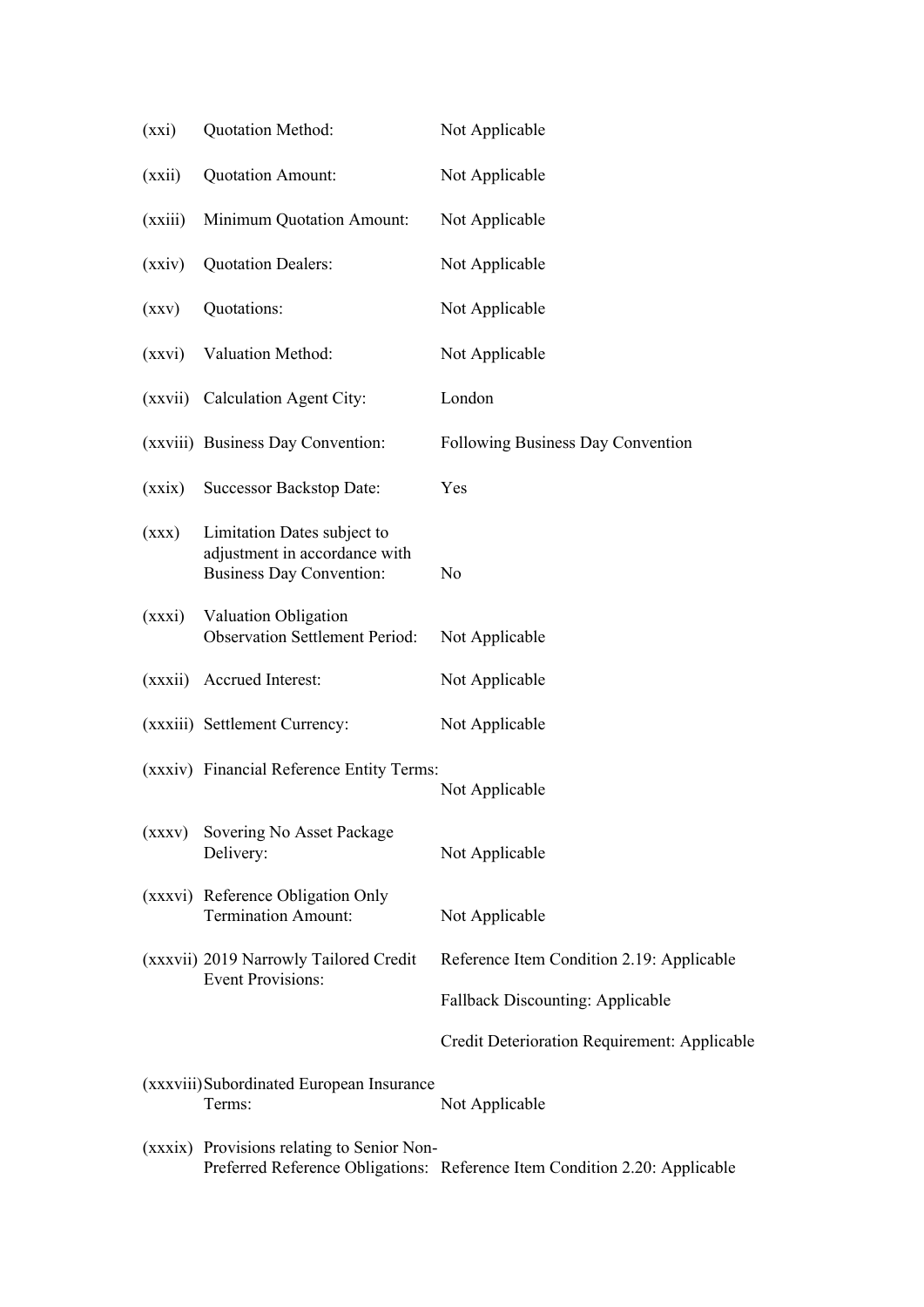# **PROVISIONS RELATING TO INTEREST (IF ANY) PAYABLE**

| 23. | <b>FX Interest Conversion:</b>                                                             |                                           | Not Applicable                                                                                                                                                                 |  |
|-----|--------------------------------------------------------------------------------------------|-------------------------------------------|--------------------------------------------------------------------------------------------------------------------------------------------------------------------------------|--|
| 24. | <b>Fixed Rate Note Provisions:</b>                                                         |                                           | Applicable in respect of the Interest Periods falling during<br>the period from (but excluding) the Issue Date to (and<br>including) 20 December 2026.                         |  |
|     | (i)                                                                                        | Rate of Interest:                         | INDICATIVELY 1.2 per cent. (to be determined no later<br>than on the Issue Date, subject to a minimum of $1,00$ per<br>cent.) Fixed Rate per annum payable annually in arrear. |  |
|     | (ii)<br>Interest Period Date(s):<br>Interest Payment Date(s):<br>(iii)<br>Accrual:<br>(iv) |                                           | 20 December 2022, 20 December 2023, 20 December<br>2024, 20 December 2025 and 20 December 2026 (subject<br>to postponement).                                                   |  |
|     |                                                                                            |                                           | 9 January 2023, 9 January 2024, 9 January 2025, 9 January<br>2026 and 9 January 2027 (subject to postponement).                                                                |  |
|     |                                                                                            |                                           | Applicable                                                                                                                                                                     |  |
|     |                                                                                            | (A) Day Count Fraction:                   | 30/360, Unadjusted.                                                                                                                                                            |  |
| 25. | <b>Variable Rate Note Provisions:</b>                                                      |                                           | Not Applicable                                                                                                                                                                 |  |
| 26. | Provisions for specific types of<br><b>Variable Rate Notes:</b>                            |                                           | Not Applicable                                                                                                                                                                 |  |
| 27. | <b>Reference Item-Linked Interest</b><br><b>Provisions:</b>                                |                                           | Not Applicable                                                                                                                                                                 |  |
| 28. | <b>Zero Coupon Note Provisions:</b>                                                        |                                           | Not Applicable                                                                                                                                                                 |  |
| 29. |                                                                                            | <b>Credit-Linked Interest Provisions:</b> | Applicable                                                                                                                                                                     |  |
|     | (i)                                                                                        | Accrual of Interest upon Credit<br>Event: | Not Applicable                                                                                                                                                                 |  |
|     | (ii)                                                                                       | Portfolio-Linked Interest<br>Adjustment:  | Applicable                                                                                                                                                                     |  |
|     | (iii)                                                                                      | <b>Credit Event Observation Dates:</b>    | Each Interest Period Date                                                                                                                                                      |  |
|     | PROVISIONS RELATING TO REDEMPTION                                                          |                                           |                                                                                                                                                                                |  |
| 30. |                                                                                            | <b>Call Option:</b>                       | Not Applicable                                                                                                                                                                 |  |

**31. Put Option:** Not Applicable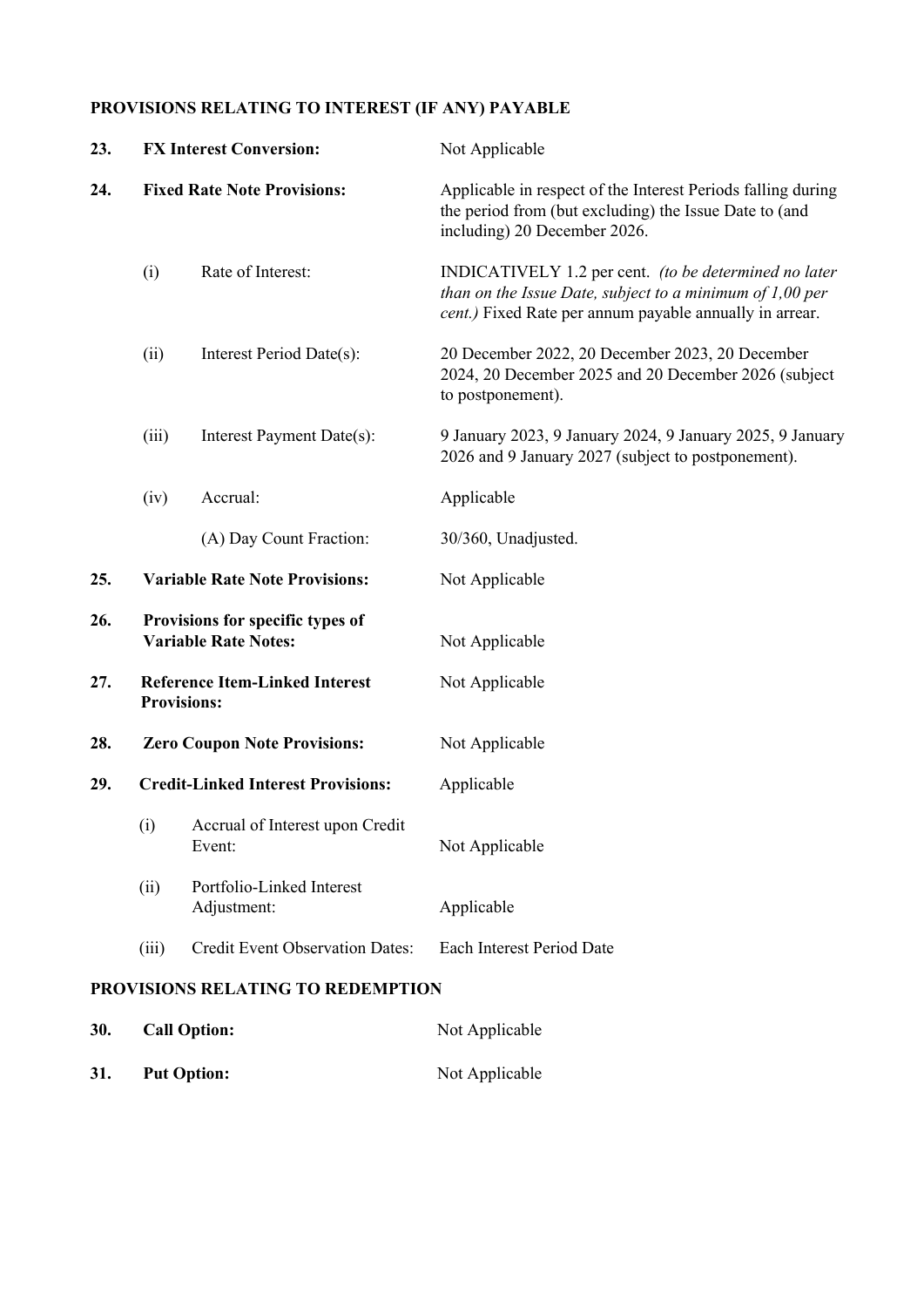# **32. Early Redemption:**

|     | (i)                                                           | Early Redemption for tax<br>reasons:                                                                                                                                                                                                                                                                                                                                                 | Not Applicable                                                                                                                                    |
|-----|---------------------------------------------------------------|--------------------------------------------------------------------------------------------------------------------------------------------------------------------------------------------------------------------------------------------------------------------------------------------------------------------------------------------------------------------------------------|---------------------------------------------------------------------------------------------------------------------------------------------------|
|     | (ii)                                                          | Notice Period relating to early<br>redemption for tax reasons:                                                                                                                                                                                                                                                                                                                       | Minimum Period: Not Applicable                                                                                                                    |
|     |                                                               |                                                                                                                                                                                                                                                                                                                                                                                      | Maximum Period: Not Applicable                                                                                                                    |
|     | (iii)                                                         | Early Redemption Amount<br>payable (a) on redemption<br>for taxation reasons or<br>(b) on redemption for an<br>Administrator/Benchmark Event<br>or $(c)$ on an an illegality or $(d)$<br>on an Event of Default or (e)<br>in the case of Reference Item-<br>Linked Notes, following an<br>early redemption pursuant to<br>the provisions of the relevant<br>Reference Item Schedule: | As set out in the General Conditions                                                                                                              |
|     | (iv)                                                          | Early Redemption Amount<br>includes amount in respect of<br>interest:                                                                                                                                                                                                                                                                                                                | Not Applicable                                                                                                                                    |
| 33. |                                                               | <b>Autocall Early Redemption:</b>                                                                                                                                                                                                                                                                                                                                                    | Not Applicable                                                                                                                                    |
| 34. | <b>Final Redemption Amount:</b>                               |                                                                                                                                                                                                                                                                                                                                                                                      | Subject as provided in Redemption Payout Condition 2<br>(Redemption in respect of Credit-Linked Notes),<br>SEK 100,000.00 per Calculation Amount. |
| 35. | <b>FX Principal Conversion:</b>                               |                                                                                                                                                                                                                                                                                                                                                                                      | Not Applicable                                                                                                                                    |
| 36. | <b>Reference Item-Linked Redemption</b><br><b>Provisions:</b> |                                                                                                                                                                                                                                                                                                                                                                                      | Not Applicable                                                                                                                                    |
| 37. |                                                               | <b>Redemption Valuation Provisions:</b>                                                                                                                                                                                                                                                                                                                                              | Not Applicable                                                                                                                                    |
|     |                                                               | <b>GENERAL PROVISIONS APPLICABLE TO THE NOTES</b>                                                                                                                                                                                                                                                                                                                                    |                                                                                                                                                   |
| 38. |                                                               | Form of Notes:                                                                                                                                                                                                                                                                                                                                                                       | VP Systems Notes issued in uncertificated and<br>dematerialised book entry form. See further item 6., of<br>Part B below.                         |
| 39. |                                                               | New Global Note form:                                                                                                                                                                                                                                                                                                                                                                | Not Applicable                                                                                                                                    |
| 40. |                                                               | Applicable Business Centre(s):                                                                                                                                                                                                                                                                                                                                                       | Stockholm                                                                                                                                         |
| 41. |                                                               | <b>Business Day Convention:</b>                                                                                                                                                                                                                                                                                                                                                      | Following Business Day Convention                                                                                                                 |
| 42. |                                                               | Applicable Financial Centre(s) or other<br>special provisions relating to Payment<br><b>Business Days:</b>                                                                                                                                                                                                                                                                           | Stockholm                                                                                                                                         |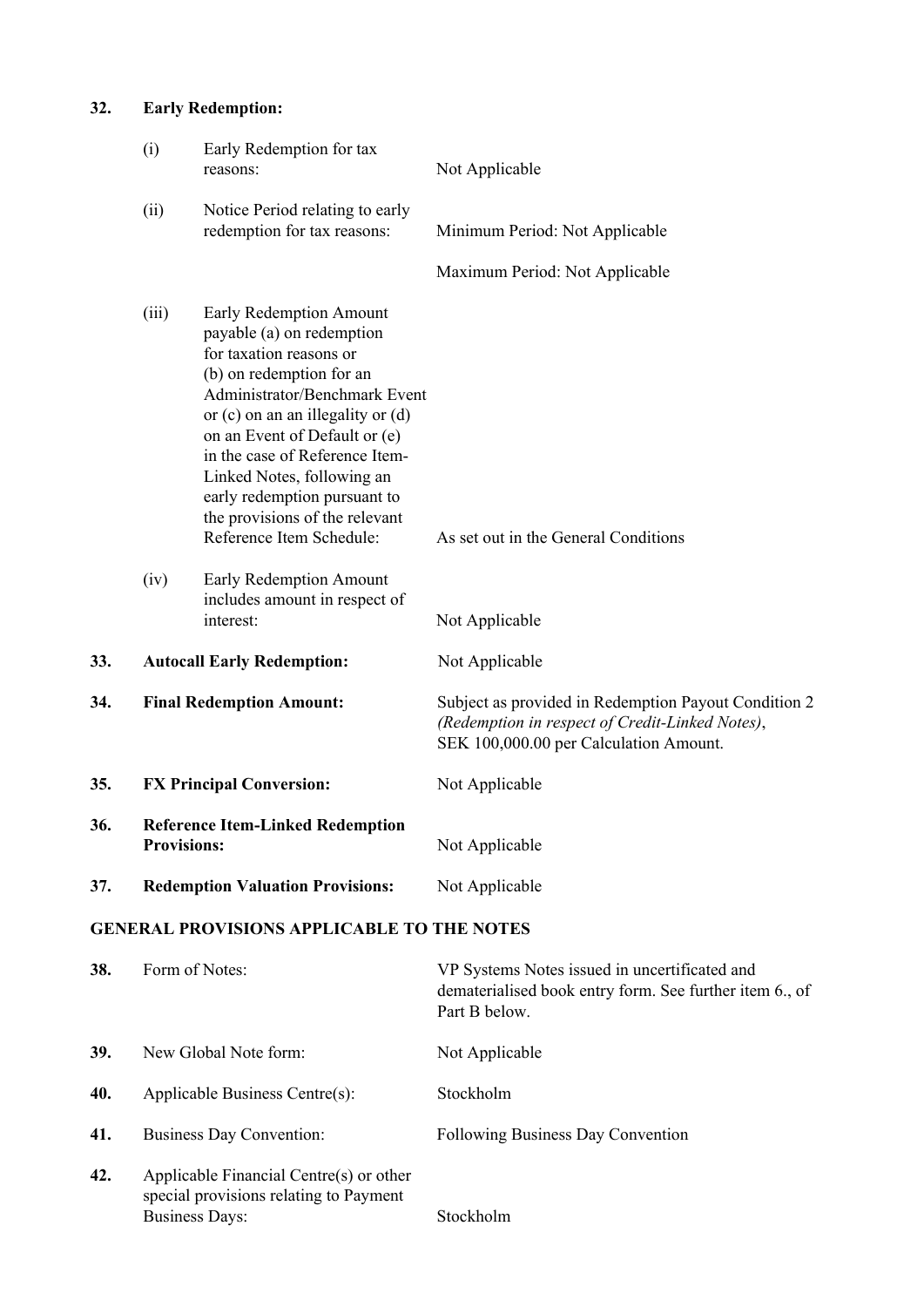- 
- **44.** Talons for future Coupons to be attached to Definitive Notes: No
- **45.** Name and address of the Calculation Agent: Danske Bank A/S

**43.** Notices to be published on: On the homepage of Danske Bank A/S or as specified in General Condition 15 (*Notices*).

> Holmens Kanal 2-12 1092 Copenhagen K Denmark

Signed on behalf of the Issuer:

Jehn L

By: By:

Jukka Lähteinen Fredrik Langlet

*Duly authorised Duly authorised*

CC: Citibank, N.A., London Branch as Fiscal Agent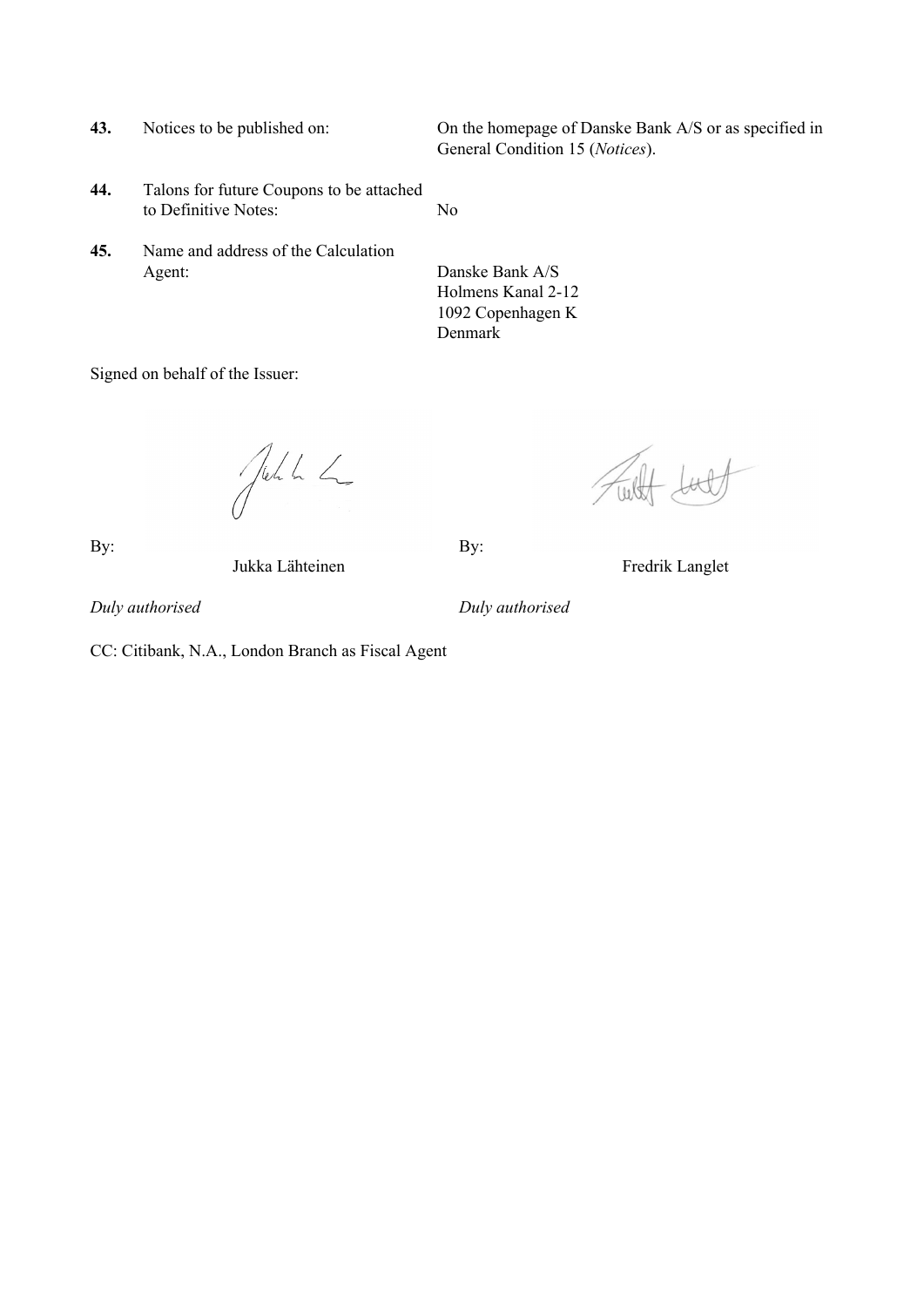#### **PART B - OTHER INFORMATION**

#### **1. Listing and Admission to Trading**

| (i)   | Listing:                                                       | The Official List of Nasdaq Stockholm AB                                                                                                               |
|-------|----------------------------------------------------------------|--------------------------------------------------------------------------------------------------------------------------------------------------------|
| (ii)  | Admission to trading:                                          | Application will be made for the Notes to be admitted to<br>trading on the regulated market of Nasdaq Stockholm AB<br>with effect from the Issue Date. |
| (iii) | Estimate of total expenses related<br>to admission to trading: | Not Applicable                                                                                                                                         |
| (iv)  | Market Making:                                                 | Danske Bank A/S                                                                                                                                        |

#### **2. Interests of Natural and Legal Persons involved in the Issue/Offer**

Save as discussed in the "*Subscription and Sale*" section of the Base Prospectus, so far as the Issuer is aware, no person involved in the offer of the Notes has an interest material to the offer.

#### **3. Reasons for the Offer, Estimated Net Proceeds and Total Expenses**

| (i) | Reasons for the offer: | <b>General Business Purposes</b> |
|-----|------------------------|----------------------------------|
|     |                        |                                  |

**4. Yield**

Indication of yield: INDICATIVELY 1.2 per cent. *(to be determined no later than on the Issue Date, subject to a minimum of 1.00 per cent.)* per annum payable annually in arrear.

#### **5. Information relating to Reference Entity, explanation of effect on value of investment and associated risks and other information concerning the Reference Entity**

The return on the Notes is linked to the credit risk and the financial obligations of the underlying Reference Entity (which shall include any Sucessors thereof). The creditworthiness of the Reference Entity may go down as well as up throughout the life of the Notes. Fluctuations in the credit spreads of the Reference Entity will affect the value of the Notes.

The Adjusted Calculation Amount (affecting both the Final Redemption Amount and the annual Interest Amounts) will be adjusted based on the number of Credit Events. For each Credit Event, the Adjusted Calculation Amount will be lowered by 0.80% (1/125), meaning that at 125 Credit Events, the Adjusted Calculation Amount will be equal to 0% (zero). In a worst case scenario where 125 Reference Entities experience a Credit Event during the first Interest Period, both the Final Redemption Amount and the Interest Amount will be zero and the investor will lose all of the invested amount.

Details of the past performance of the entities comprising the Itraxx ® Europe Series 36 Version 1, which determined the initial Reference Entities as mentioned in the Table hereto, can be found on the website address www.markit.com and more specifically under "Products & Services" and "Indices". Specific information on an individual Reference Entity can be found on the official websites of such Reference Entity and in financial reports (if any) from credit rating agencies such as Fitch, Inc (www.fitchratings.com), Standard & Poor's Financial Services LLC (a subsidiary of The McGraw- Hill Companies, Inc) (www.standardandpoors.com) or Moody's Investors Services (www.moodys.com) published in relation to such Reference Entity.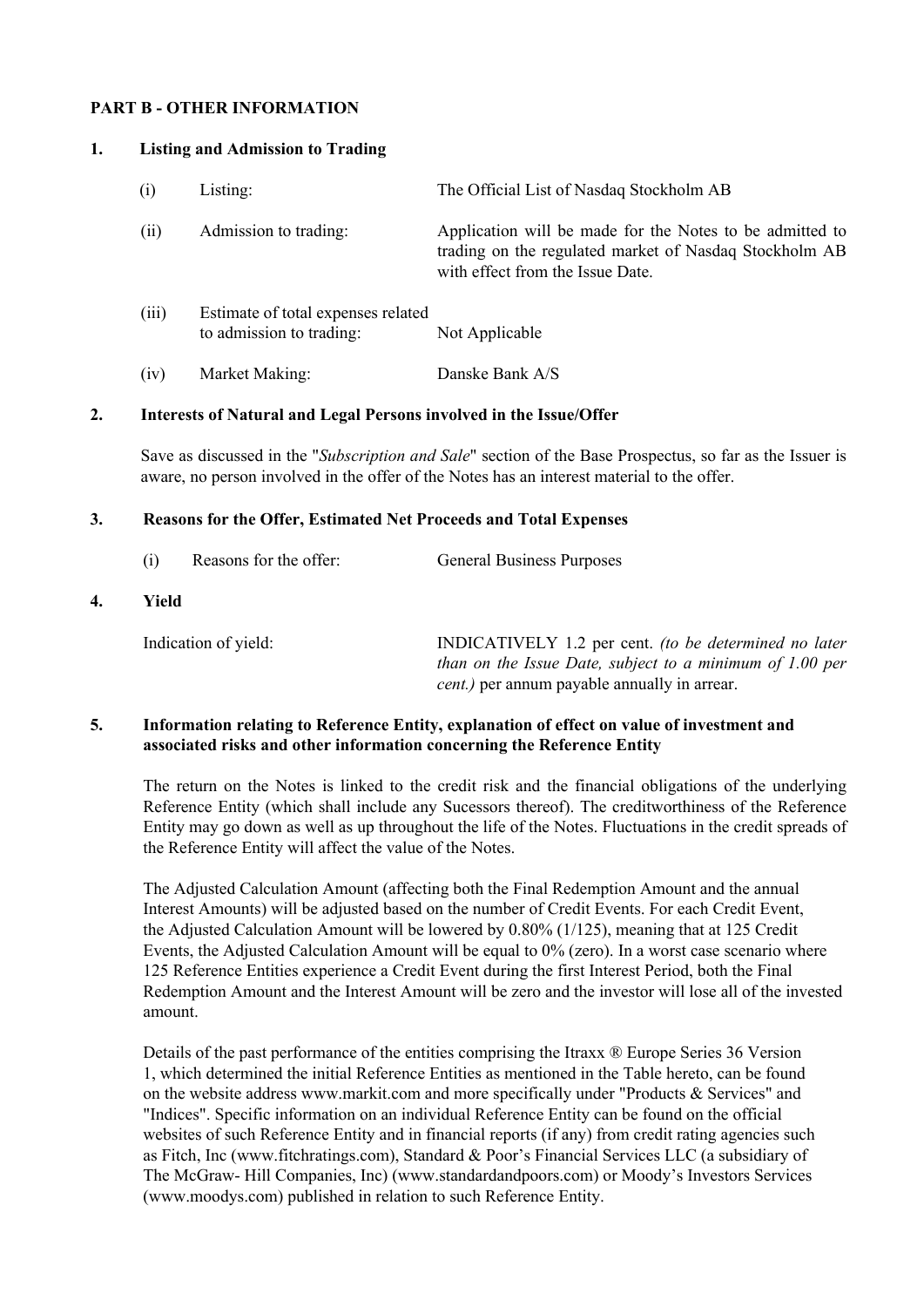The Itraxx ® Europe Series 36 Version 1 (the "Index") referenced herein is the property of IHS Markit Benchmark Administration Limited ("Index Sponsor") and has been licensed for use in connection with the Notes. The issuer acknowledges and agrees that the Notes is not sponsored, endorsed or promoted by the Index Sponsor. The Index Sponsor makes no representation whatsoever, whether express or implied, and hereby expressly disclaims all warranties (including, without limitation, those of merchantability or fitness for a particular purpose or use), with respect to the Index or any data included therein or relating thereto, and in particular disclaims any warranty either as to the quality, accuracy and/or completeness of the Index or any data included therein, the results obtained from the use of the Index and/or the composition of the Index at any particular time on any particular date or otherwise and/or the creditworthiness of any entity, or the likelihood of the occurrence of a credit event or similar event (however defined) with respect to an obligation, in the Index at any particular time on any particular date or otherwise. The Index Sponsor shall not be liable (whether in negligence or otherwise) to the parties or any other person for any error in the Index, and the Index Sponsor is under no obligation to advise the parties or any person of any error therein.

The Index Sponsor makes no representation whatsoever, whether express or implied, as to the advisability of purchasing the Notes, the ability of the Index to track relevant markets' performances, or otherwise relating to the Index or any transaction or product with respect thereto, or of assuming any risks in connection therewith. The Index Sponsor has no obligation to take the needs of any party into consideration in determining, composing or calculating the Index. No party purchasing the Notes, nor the Index Sponsor, shall have any liability to any party for any act or failure to act by the Index Sponsor in connection with the determination, adjustment, calculation or maintenance of the Index.

# ISIN Code: SE0015661590 Common Code: Not Applicable CFI: See the website of the Association of National Numbering Agencies (ANNA) or alternatively sourced from the responsible National Numbering Agency that assigned the ISIN. FISN: See the website of the Association of National Numbering Agencies (ANNA) or alternatively sourced from the responsible National Numbering Agency that assigned the ISIN. New Global Note intended to be held in a manner which would allow Eurosystem eligibility: Not Applicable Any clearing system(s) other than Euroclear Bank S.A./N.V. and Clearstream Banking, S.A. and the relevant identification number(s): Euroclear Sweden The Issuer shall be entitled to obtain certain information from the register maintained by Euroclear Sweden. Settlement Procedures: Customary medium term note procedures apply

#### **6. Operational Information**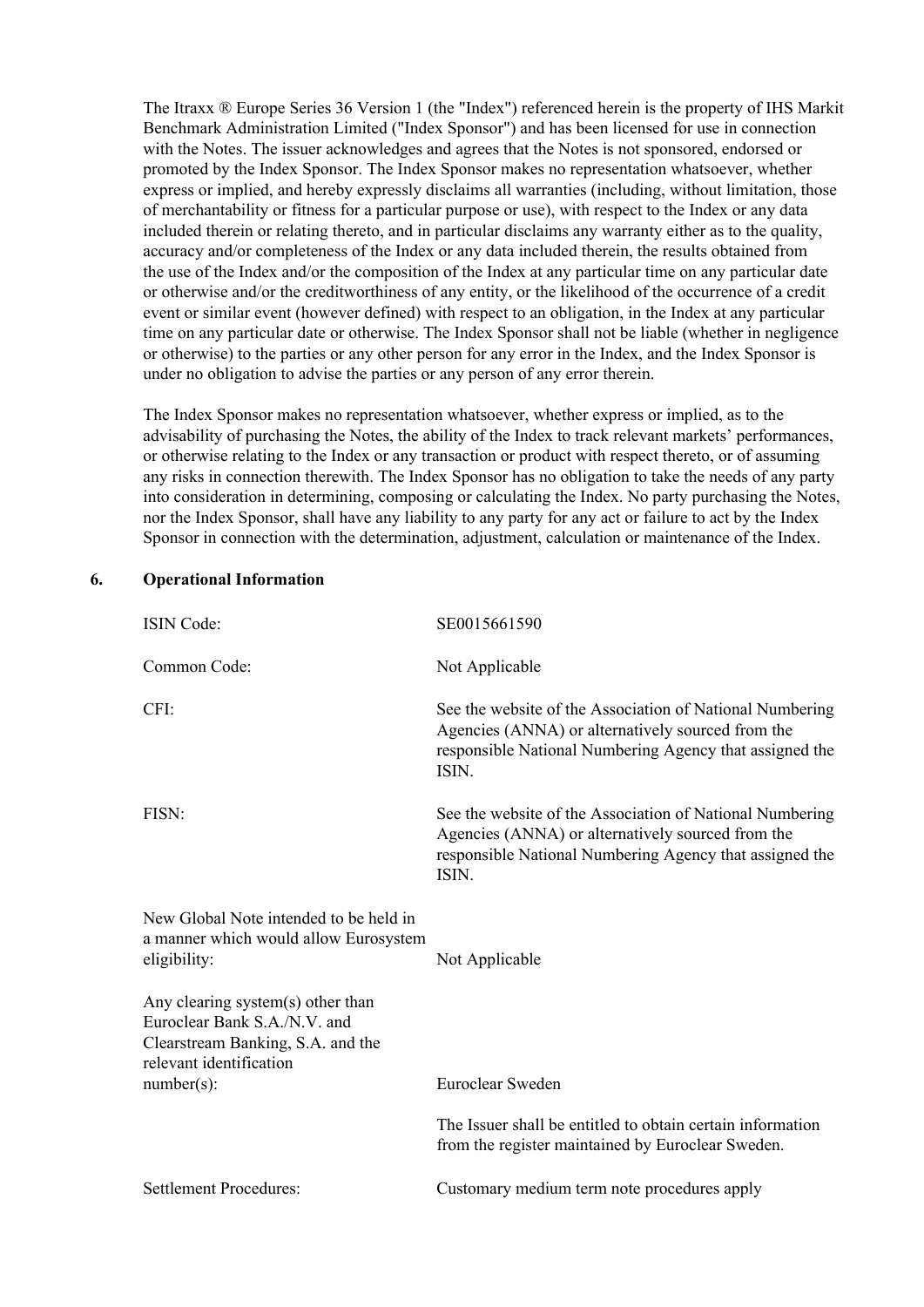|    | Delivery:<br>Names and addresses of additional<br>Paying Agent(s) (if any): |                                                                                                                                       | Delivery against payment                                                                                                                                                                                                                                                                                                                                                                                             |  |  |  |
|----|-----------------------------------------------------------------------------|---------------------------------------------------------------------------------------------------------------------------------------|----------------------------------------------------------------------------------------------------------------------------------------------------------------------------------------------------------------------------------------------------------------------------------------------------------------------------------------------------------------------------------------------------------------------|--|--|--|
|    |                                                                             |                                                                                                                                       | Not Applicable                                                                                                                                                                                                                                                                                                                                                                                                       |  |  |  |
| 7. | <b>Distribution</b>                                                         |                                                                                                                                       |                                                                                                                                                                                                                                                                                                                                                                                                                      |  |  |  |
|    | (i)                                                                         | Name and address of Dealer:                                                                                                           | Danske Bank A/S<br>Holmens Kanal 2-12<br>1092 Copenhagen K<br>Denmark                                                                                                                                                                                                                                                                                                                                                |  |  |  |
|    | (ii)                                                                        | Total commission and<br>concession:                                                                                                   | Fees up to 0.39 per cent. per annum (i.e. total up to 2.00 per<br>cent.) of the Aggregate Principal Amount are included in<br>the Issue Price as a structuring fee to the Issuer.                                                                                                                                                                                                                                    |  |  |  |
|    | (iii)                                                                       | Date of Subscription<br>Agreement:                                                                                                    | Not Applicable                                                                                                                                                                                                                                                                                                                                                                                                       |  |  |  |
|    | (iv)                                                                        | <b>TEFRA Rules:</b>                                                                                                                   | Not Applicable                                                                                                                                                                                                                                                                                                                                                                                                       |  |  |  |
|    | (v)                                                                         | Non-exempt Offer where<br>there is no exemption from<br>the obligation under the<br>Prospectus Regulation to publish<br>a prospectus: | Applicable                                                                                                                                                                                                                                                                                                                                                                                                           |  |  |  |
|    | (vi)                                                                        | Non-exempt Offer Jurisdictions: Sweden                                                                                                |                                                                                                                                                                                                                                                                                                                                                                                                                      |  |  |  |
|    | (vii)                                                                       | Offer Period:                                                                                                                         | From and including 1 November 2021 to and including<br>12 November 2021.                                                                                                                                                                                                                                                                                                                                             |  |  |  |
|    | (viii)                                                                      | Financial intermediaries granted<br>specific consent to use the Base<br>Prospectus in accordance with<br>the Conditions in it:        | None                                                                                                                                                                                                                                                                                                                                                                                                                 |  |  |  |
|    | (ix)                                                                        | Prohibition of Sales to EEA<br>Retail Investors:                                                                                      | Applicable, other than with respect to offers of the<br>Notes in Sweden during the period from and including<br>1 November 2021 to and including 12 November 2021.                                                                                                                                                                                                                                                   |  |  |  |
| 8. |                                                                             | <b>Terms and Conditions of the Offer</b>                                                                                              |                                                                                                                                                                                                                                                                                                                                                                                                                      |  |  |  |
|    | Offer Price:                                                                |                                                                                                                                       | <b>Issue Price</b>                                                                                                                                                                                                                                                                                                                                                                                                   |  |  |  |
|    |                                                                             | Conditions to which the offer is subject:                                                                                             | The Issuer reserves the right to cancel, in the sole<br>and absolute discretion of the issuer, the Issue of<br>the Notes if (i) the Issuer receives subscriptions for<br>Notes on an Aggregate Principal Amount of less than<br>SEK 10,000,000.00 or (ii) the Issuer does not determine<br>the Rate of Interest to be at least 1.00 per cent per annum.<br>Further, the Issuer has the right to cancel or extend the |  |  |  |
|    |                                                                             |                                                                                                                                       | offer and the subsequent issue of the Notes, independent<br>of whether the intended Rate of Interest or volume of the                                                                                                                                                                                                                                                                                                |  |  |  |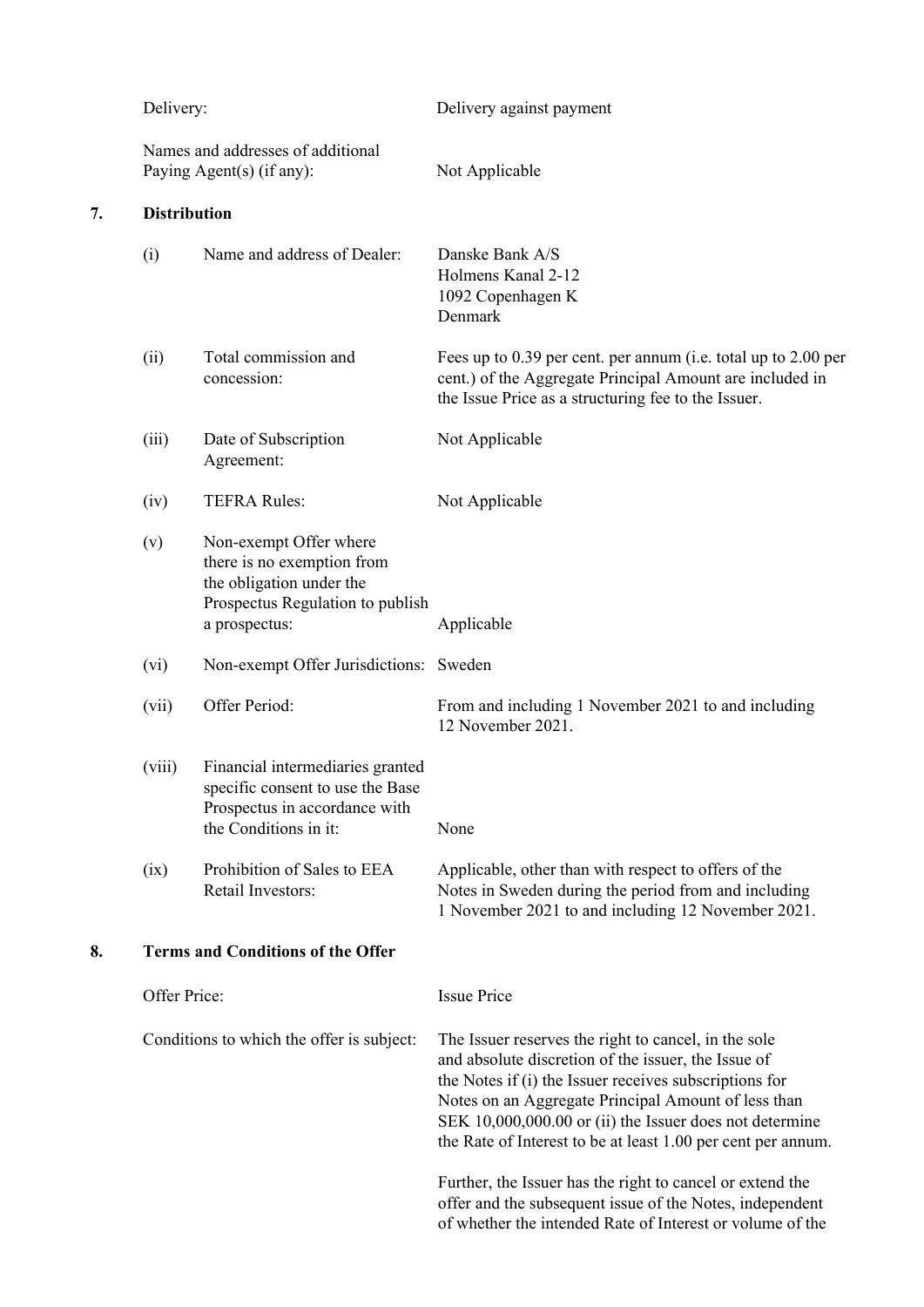|                                                                                                                                                      | Notes to be placed has been achieved or not. Neither the<br>Issuer, nor any Authorised Offeror is required to state<br>reasons for this.                                                     |
|------------------------------------------------------------------------------------------------------------------------------------------------------|----------------------------------------------------------------------------------------------------------------------------------------------------------------------------------------------|
| Description of the application process:                                                                                                              | During the Offer Period prospective investors may<br>subscribe to the Notes during normal banking hours in<br>Sweden.                                                                        |
|                                                                                                                                                      | With respect to the offer in Sweden, investors may<br>subscribe to the Notes via the branches of Danske Bank A/<br>S.                                                                        |
| Details of the minimum and/or maximum<br>amount of application:                                                                                      | The Notes may be subscribed in a minimum lot of one<br>Note. There is no maximum amount of application.                                                                                      |
| Description of possibility to reduce<br>subscriptions and manner for refunding<br>excess amount paid by applicants:                                  | Not Applicable                                                                                                                                                                               |
| Details of the method and time limits for<br>paying up and delivering the Notes:                                                                     | The Notes will be made available on a delivery versus<br>payment basis.                                                                                                                      |
| Manner in and date on which results of the<br>offer are to be made public:                                                                           | After the Offer Period the results of the offer will be<br>specified in the applicable Final Terms that will be<br>published on a homepage of Danske Bank A/S on or about<br>the Issue Date. |
| Procedure for exercise of any right of<br>preemption, negotiability of subscription<br>rights and treatment of subscription rights<br>not exercised: | Not Applicable                                                                                                                                                                               |
| Whether tranche(s) have been reserved for<br>certain countries:                                                                                      | Not Applicable                                                                                                                                                                               |
| Process for notification to applicants of<br>the amount allotted and the indication<br>whether dealing may begin before<br>notification is made:     | Not Applicable                                                                                                                                                                               |
| Amount of any expenses and taxes<br>specifically charged to the subscriber<br>or purchaser:                                                          | No Commission fee is charged.                                                                                                                                                                |
| Name(s) and address(es), to the extent<br>known to the Issuer, of the placers in the<br>various countries where the offer takes<br>place:            | Private Banking, Danske Bank A/S                                                                                                                                                             |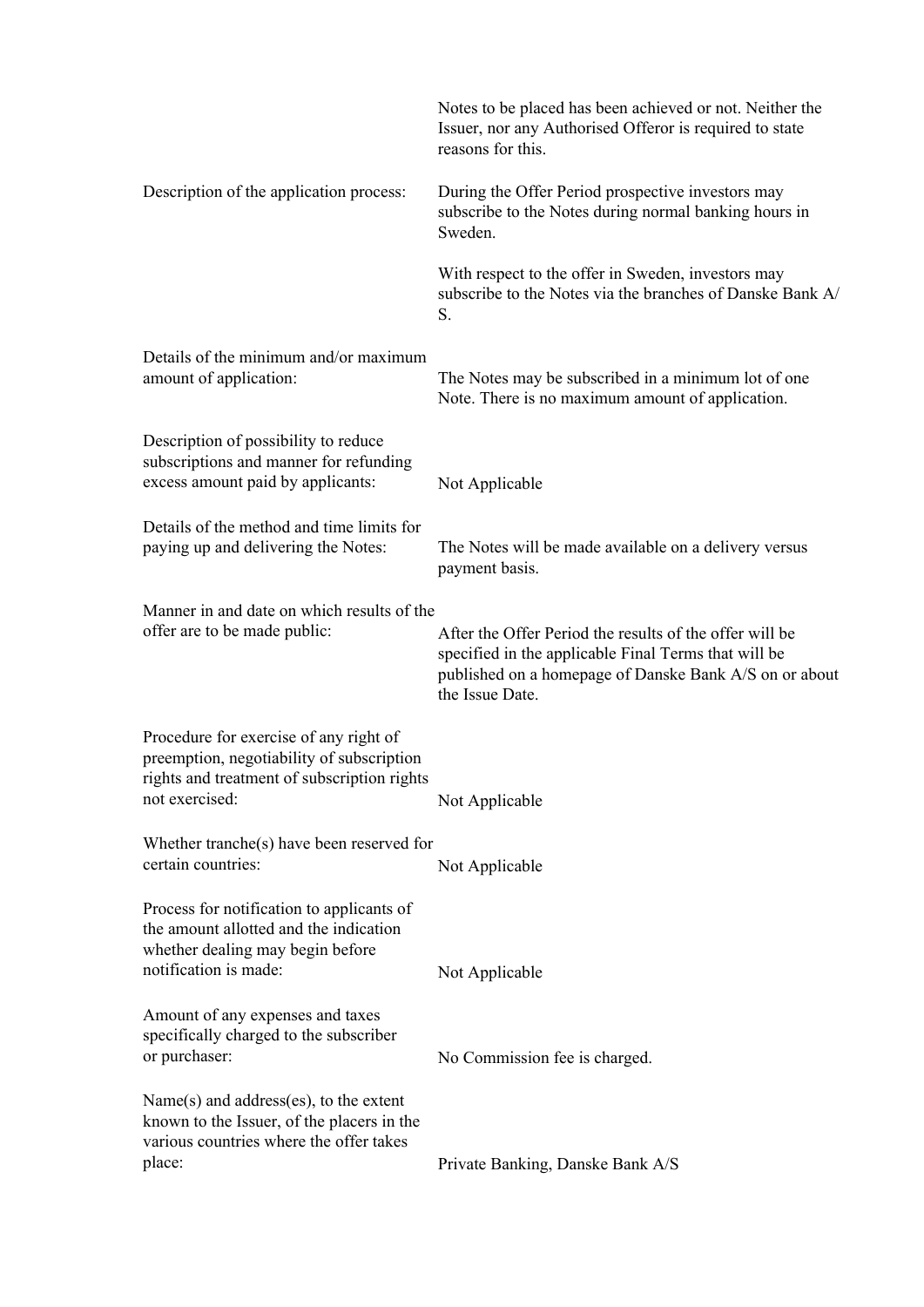# **9. EU Benchmark Regulation**

EU Benchmark Regulation: Article 29(2) statement on benchmarks: Applicable

### **10. U.S. Federal Income Tax Considerations**

(i) The Notes are not Specified Notes for purposes of Section 871(m) of the U.S. Internal Revenue Code of 1986.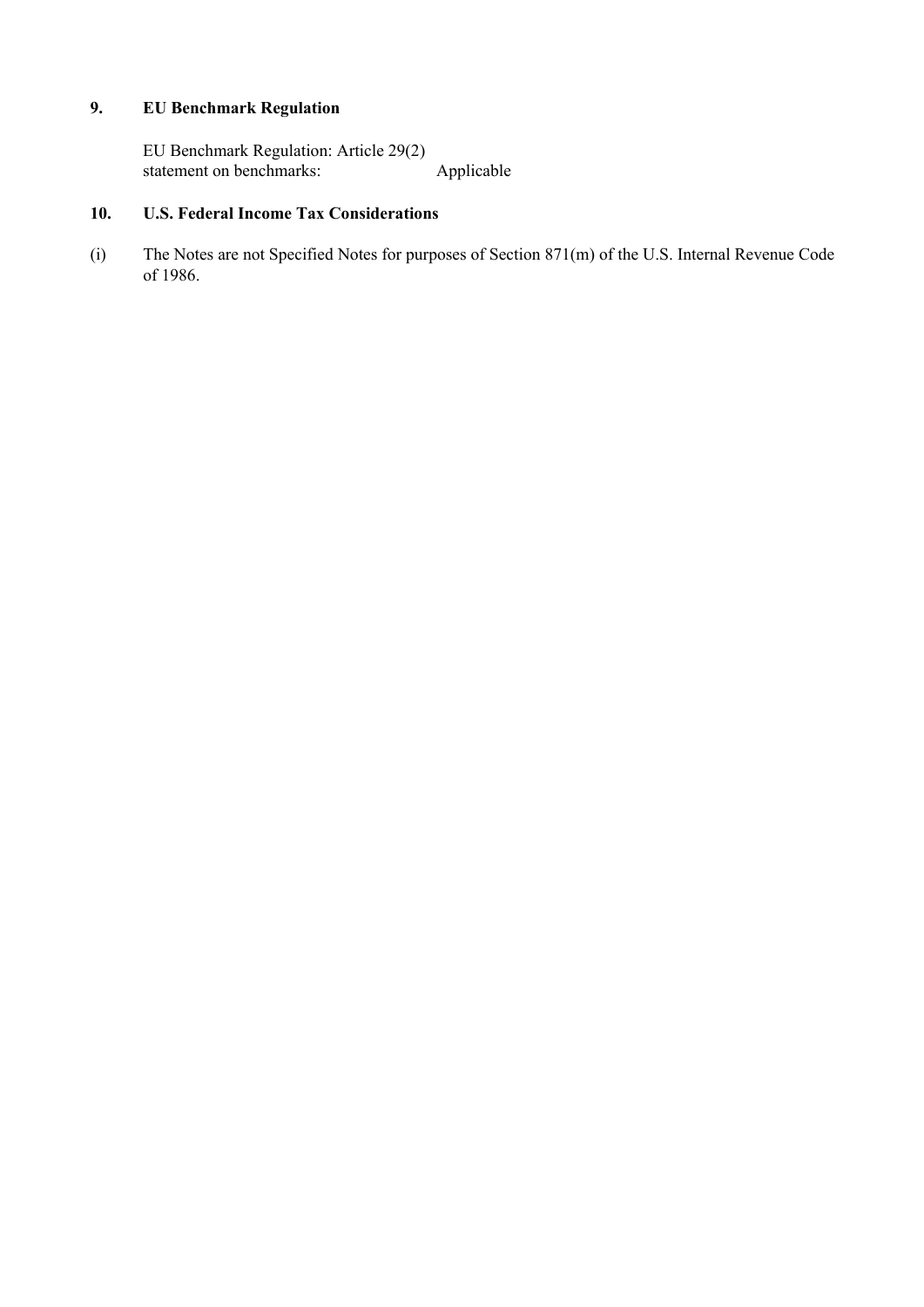# **ANNEX TO THE FINAL TERMS - REFERENCE ENTITIES/REFERENCE OBLIGATIONS**

**Reference Entities/ Reference Obligations at the Issue Date:**

**ISIN if the Reference Obligation at the Issue Date:**

| Aegon NV                            | XS0105290349        |
|-------------------------------------|---------------------|
| Banco Bilbao Vizcaya Argentaria SA  | XS1678372472        |
| <b>Banco Santander SA</b>           | XS1557268221        |
| <b>Barclays PLC</b>                 | XS1116480697        |
| <b>BP PLC</b>                       | XS2135797202        |
| Koninklijke Philips NV              | XS1671760384        |
| Repsol SA                           | XS1148073205        |
| Telefonica SA                       | XS1550951211        |
| <b>TotalEnergies SE</b>             | XS0541787783        |
| Vodafone Group PLC                  | XS1372838679        |
| AstraZeneca PLC                     | XS1411404426        |
| <b>BAE Systems PLC</b>              | XS0789683462        |
| Aviva PLC                           | XS1509003361        |
| Experian Finance PLC                | XS1846741228        |
| Diageo PLC                          | US25243YAU38        |
| <b>HSBC Holdings PLC</b>            | XS0605521185        |
| <b>Next PLC</b>                     | XS1410414954        |
| Pearson PLC                         | XS1228153661        |
| Prudential PLC                      | XS0083544212        |
| NatWest Group PLC                   | XS0997797054        |
| <b>SSE PLC</b>                      | XS0095371638        |
| <b>Standard Chartered PLC</b>       | US853254BM16        |
| Tesco PLC                           | USG87621AL52        |
| Lloyds Banking Group PLC            | XS1517174626        |
| <b>Nestle SA</b>                    | XS1648298559        |
| Air Liquide SA                      | FR0011439835        |
| <b>AXA SA</b>                       | FR0011380468        |
| <b>BNP Paribas SA</b>               | US09659X2A94        |
| Bouygues SA                         | FR0011332196        |
| Danone SA                           | FR0012432912        |
| Carrefour SA                        | XS1179916017        |
| Vivendi SE                          | FR0013176310        |
| Cie de Saint-Gobain                 | XS1881574591        |
| LVMH Moet Hennessy Louis Vuitton SE | FR0013482825        |
| <b>Wendel SE</b>                    | FR0012199156        |
| Pernod Ricard SA                    | <b>USF7061BAN04</b> |
| Kering SA                           | FR0013165677        |
| Publicis Groupe SA                  | FR0013217346        |
| Vinci SA                            | FR0013367620        |
| Societe Generale SA                 | <b>US83368TAF57</b> |
| Sodexo SA                           | XS2203995910        |
| Thales SA                           | XS1429027375        |
| Unibail-Rodamco-Westfield SE        | XS1376614118        |
| Koninklijke Ahold Delhaize NV       | US008685AB51        |
| Akzo Nobel NV                       | XS1134519120        |
| <b>Allianz SE</b>                   | DE000A19S4U8        |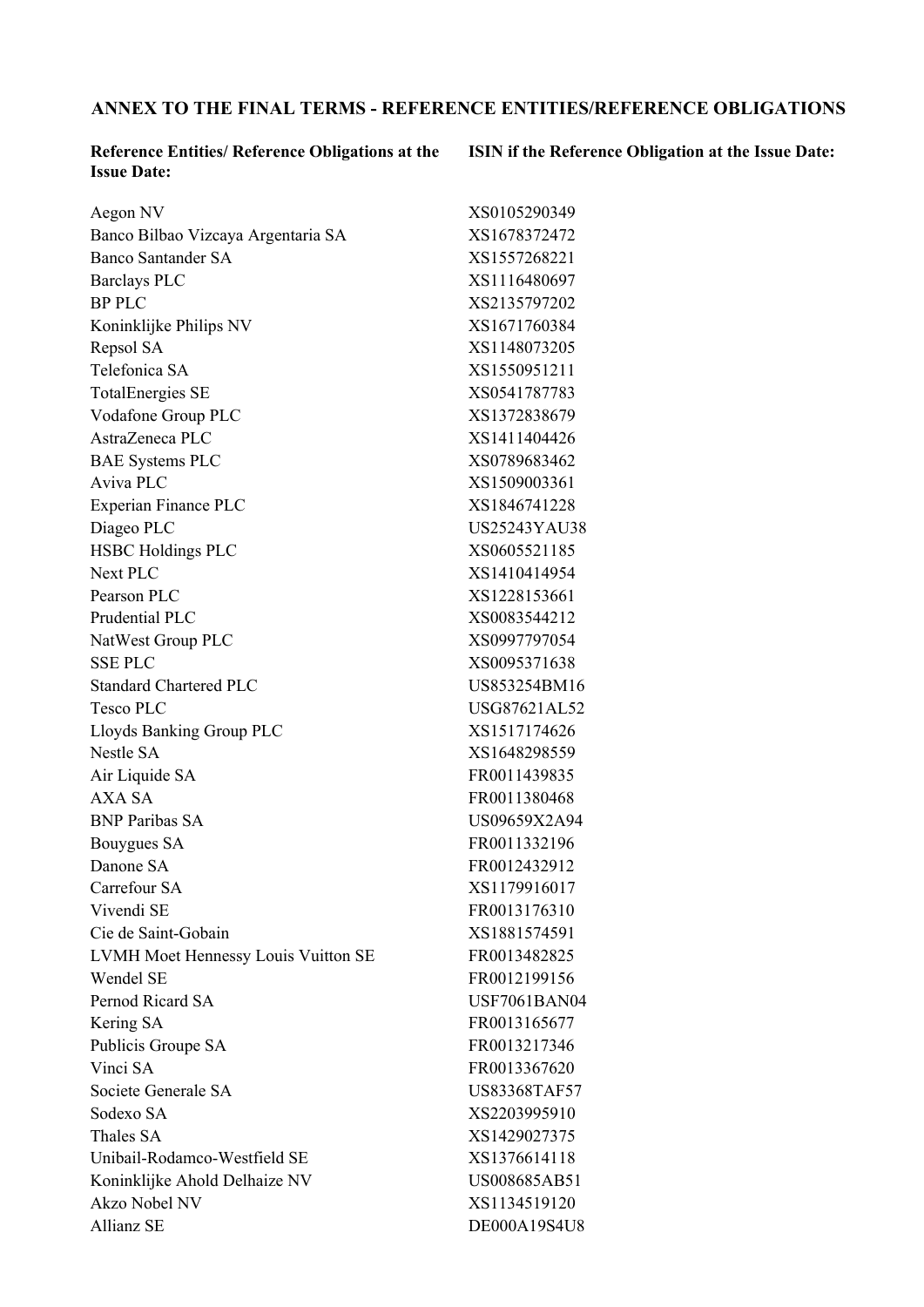| Volvo AB                                      | XS2175848170        |
|-----------------------------------------------|---------------------|
| UniCredit SpA                                 | XS1754213947        |
| Credit Suisse Group AG                        | XS0099472994        |
| Mediobanca Banca di Credito Finanziario SpA   | XS2106861771        |
| Bayer AG                                      | XS2199265617        |
| Bayerische Motoren Werke AG                   | XS1548436473        |
| Commerzbank AG                                | DE000CZ302M3        |
| Continental AG                                | XS2056430874        |
| Deutsche Bank AG                              | DE000DL19TX8        |
| <b>BASF SE</b>                                | DE000A1R0XG3        |
| Assicurazioni Generali SpA                    | XS0452314536        |
| Koninklijke DSM NV                            | XS1041772986        |
| Henkel AG & Co KGaA                           | XS2057835808        |
| Heineken NV                                   | XS1330434389        |
| Iberdrola SA                                  | XS1171541813        |
| Holcim Ltd                                    | CH0187218901        |
| Swiss Reinsurance Co Ltd                      | <b>USU7514EAU48</b> |
| Siemens AG                                    | <b>USN82008AU28</b> |
| Solvay SA                                     | BE6282459609        |
| Volkswagen AG                                 | XS1167644407        |
| <b>E.ON SE</b>                                | XS1616410061        |
| <b>ING Groep NV</b>                           | XS1882544205        |
| <b>HOCHTIEF AG</b>                            | DE000A2LQ5M4        |
| Danske Bank A/S                               | XS1799061558        |
| HeidelbergCement AG                           | XS1387174375        |
| Muenchener Rueckversicherungs-Gesellschaft AG | DE0008430026        |
| Bertelsmann SE & Co KGaA                      | XS0811690550        |
| Cie Financiere Michelin SA                    | XS1233732194        |
| Naturgy Energy Group SA                       | XS1590568132        |
| Intesa Sanpaolo SpA                           | XS1807182495        |
| Koninklijke KPN NV                            | XS0454773713        |
| Eni SpA                                       | XS1292988984        |
| Hannover Rueck SE                             | XS1808482746        |
| <b>STMicroelectronics NV</b>                  | XS2211997155        |
| Engie SA                                      | FR0013245867        |
| Cooperatieve Rabobank UA                      | XS1871439342        |
| Sky Ltd                                       | XS0301676861        |
| Electricite de France SA                      | XS0162990229        |
| Orange SA                                     | FR0013241536        |
| National Grid PLC                             | XS2231259305        |
| Deutsche Telekom AG                           | XS1557096267        |
| Stora Enso Oyj                                | XS1432392170        |
| <b>Equinor ASA</b>                            | XS1190624111        |
| <b>Imperial Brands PLC</b>                    | XS1558013360        |
| Centrica PLC                                  | USG2071AAE04        |
| <b>Telenor ASA</b>                            | XS0862442331        |
| Alstom SA                                     | FR0013453040        |
| PostNL NV                                     | XS1709433509        |
| EnBW Energie Baden-Wuerttemberg AG            | XS1074208270        |
| <b>SES SA</b>                                 | XS2075811781        |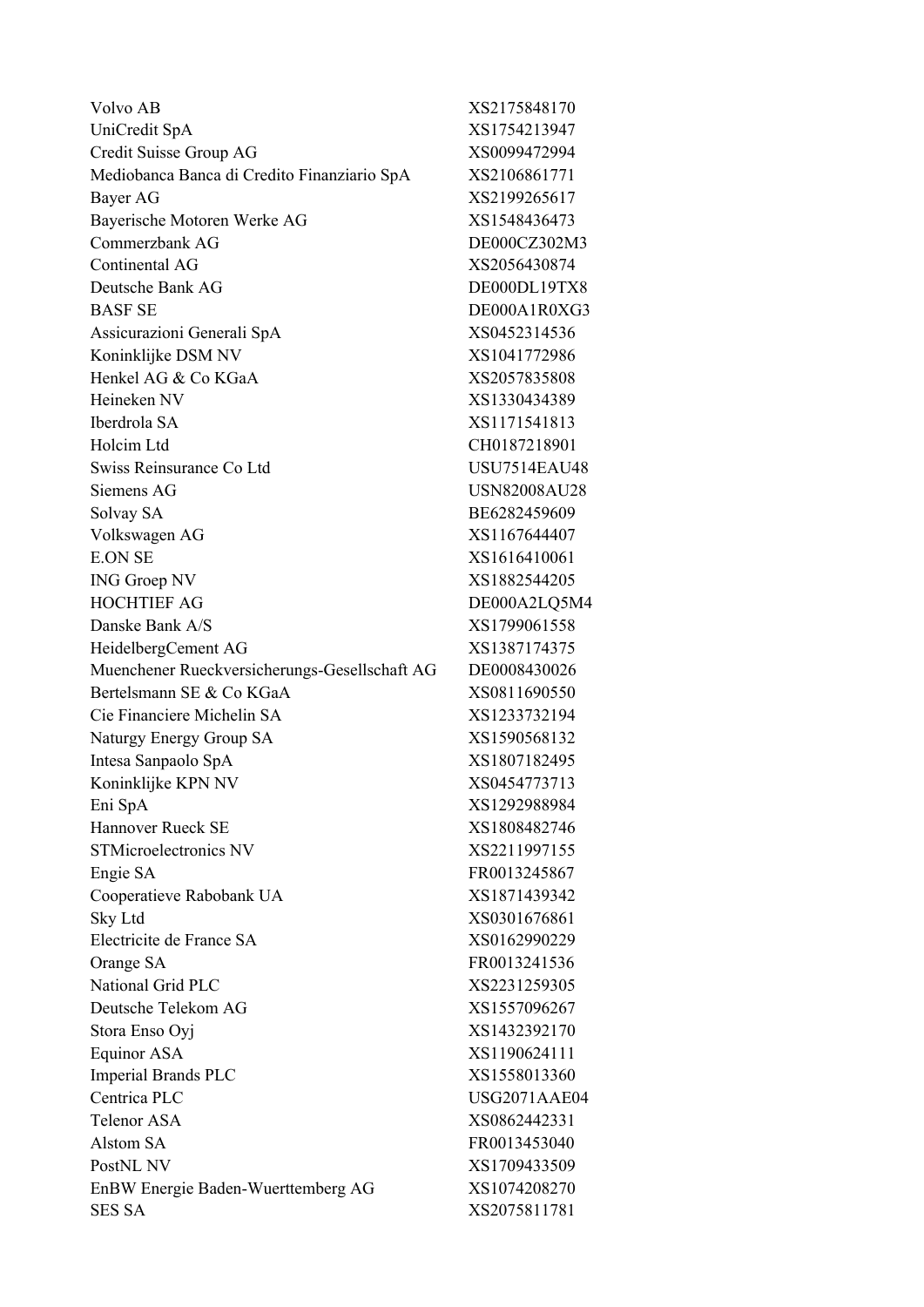| Fortum Oyj                            | XS0825855751        |
|---------------------------------------|---------------------|
| Daimler AG                            | DE000A169G15        |
| <b>British American Tobacco PLC</b>   | XS0856014583        |
| <b>ELO SACA</b>                       | FR0013510179        |
| Telekom Austria AG                    | XS0767278301        |
| Veolia Environnement SA               | FR0013394681        |
| Sanofi                                | FR0013201639        |
| Anglo American PLC                    | XS1962513674        |
| Airbus SE                             | XS1050846507        |
| <b>EDP</b> Finance BV                 | XS1558083652        |
| Enel SpA                              | XS0192503695        |
| Zurich Insurance Co Ltd               | CH0398633229        |
| <b>British Telecommunications PLC</b> | XS0097283096        |
| GlaxoSmithKline PLC                   | XS0866588527        |
| <b>Compass Group PLC</b>              | XS1079320203        |
| Credit Agricole SA                    | <b>US22536PAA93</b> |
| Carlsberg Breweries AS                | XS0854746343        |
| <b>LANXESS AG</b>                     | XS1501367921        |
| Royal Dutch Shell PLC                 | XS1411405662        |
| Smurfit Kappa Acquisitions ULC        | XS1555147369        |
| <b>WPP 2005 Ltd</b>                   | XS1112013666        |
| <b>United Utilities PLC</b>           | US91311QAC96        |
| Glencore International AG             | XS1489184900        |
| Louis Dreyfus Co BV                   | XS2264074647        |
| <b>CNH</b> Industrial NV              | XS1412424662        |
| <b>UBS Group AG</b>                   | <b>USH4209UAA46</b> |
| <b>Stellantis NV</b>                  | US31562QAF46        |
| Anheuser-Busch InBev SA/NV            | BE6301510028        |
| Unilever Finance Netherlands BV       | XS1566100977        |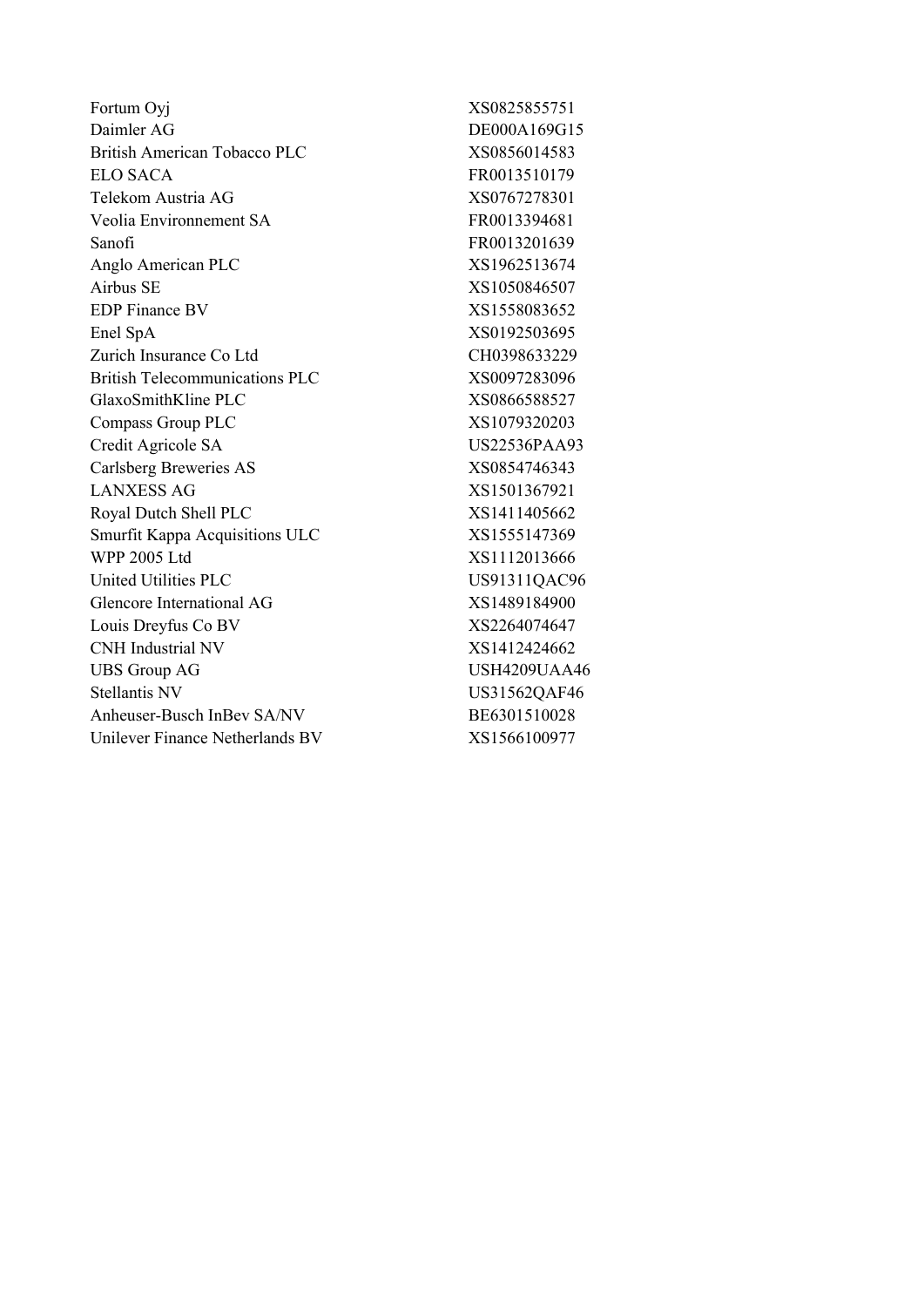# **ANNEX TO THE FINAL TERMS - SUMMARY**

## **1. INTRODUCTION AND WARNINGS**

#### **1.1 Warning**

This summary should be read as an introduction to the Base Prospectus and the Final Terms to which this is annexed. Any decision to invest in any Notes should be based on a consideration of the Base Prospectus as a whole, including any documents incorporated by reference and the Final Terms. An investor in the Notes could lose all or part of the invested capital. Where a claim relating to information contained in the Base Prospectus and the Final Terms is brought before a court, the plaintiff may, under national law where the claim is brought, be required to bear the costs of translating the Base Prospectus and the relevant Final Terms before the legal proceedings are initiated. Civil liability attaches only to the Issuer solely on the basis of this summary, including any translation of it, but only where the summary is misleading, inaccurate or inconsistent when read together with the other parts of the Base Prospectus and the Final Terms or, where it does not provide, when read together with the other parts of the Base Prospectus and the relevant Final Terms, key information in order to aid investors when considering whether to invest in the Notes.

#### *You are about to purchase a product that is not simple and may be difficult to understand.*

#### **1.2 The Securities**

The Notes described in this Summary are SEK INDICATIVELY 1.20 per cent. Fixed Rate. Notes due 09 January 2027 (subject to adjustment), with series number CR000C7V and International Securities Identification Number (ISIN) SE0015661590 (the "**Notes**").

#### **1.3 The Issuer**

The Issuer is Danske Bank A/S (the "**Issuer**"). Its registered office is at 2-12 Holmens Kanal, DK-1092 Copenhagen K, Denmark and its Legal Entity Identifier (LEI) is MAES062Z21O4RZ2U7M96.

#### **1.4 Competent authority**

The Base Prospectus was approved on 16 June 2021 by the Central Bank of Ireland of New Wapping Street, North Wall Quay, Dublin 1, DO1 F7X3.

#### **2. KEY INFORMATION ON THE ISSUER**

#### **2.1** *Who is the Issuer of the securities?*

#### **Domicile and legal form of the Issuer, law under which the Issuer operates and country of incorporation**

The Issuer is a commercial bank with limited liability incorporated and domiciled in Denmark. The Issuer is registered under the Danish Financial Business Act with the Danish corporate registration number 61126228. The Issuer's Legal Entity Identifier (LEI) is MAES062Z21O4RZ2U7M96.

#### **Issuer's principal activities**

The Issuer is the parent company of Danske Bank Group (the "**Group**"), which is the leading financial services provider in Denmark measured by total working capital as at 30 September 2020, and one of the largest in the Nordic region measured by total assets as at 31 December 2020. The Group offers customers a wide range of services in the fields of banking, mortgage finance, insurance, pension, real-estate brokerage, asset management and trading in fixed income products, foreign exchange and equities. The Issuer is the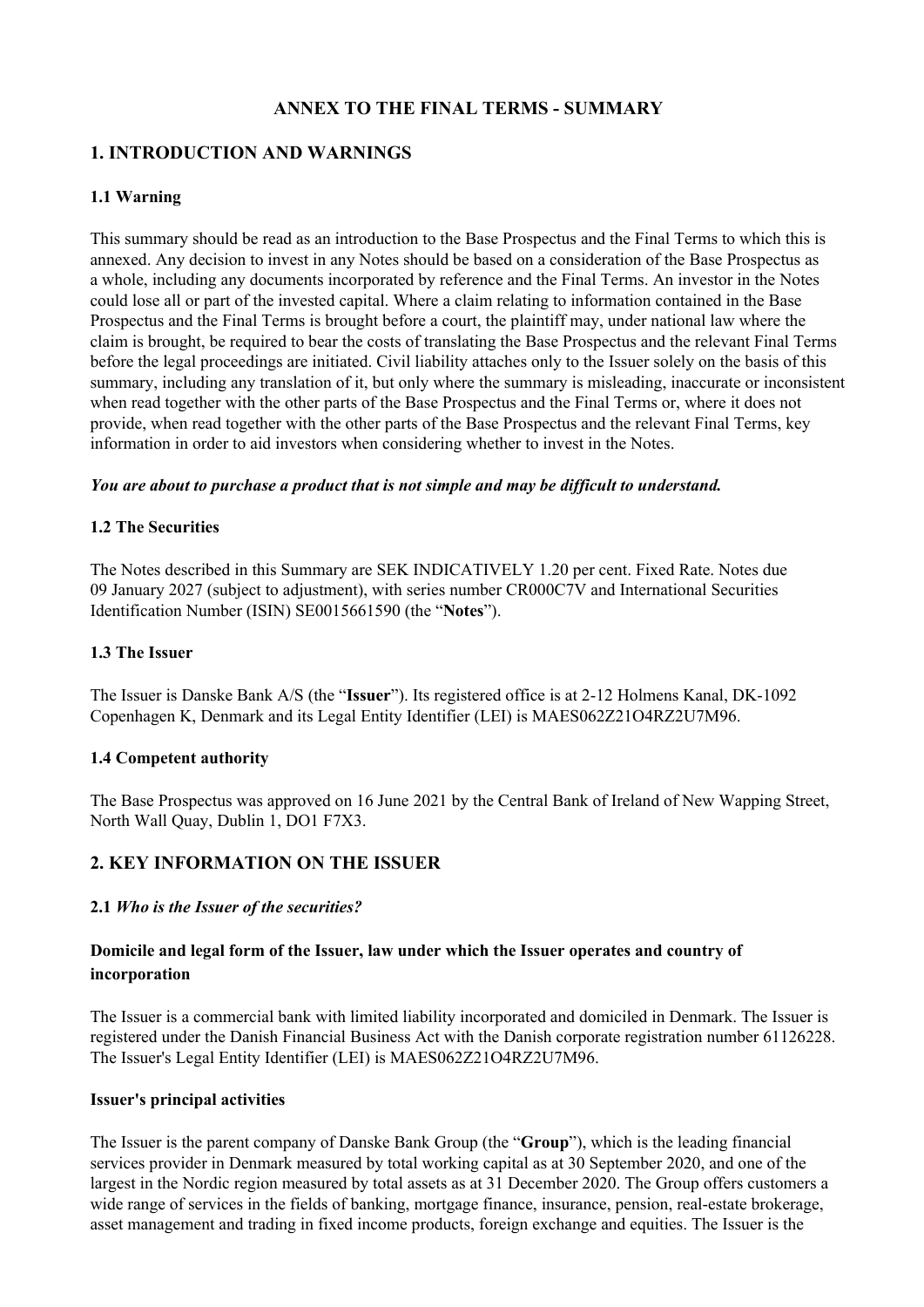largest bank in Denmark, is one of the larger banks in Finland and Northern Ireland, and has challenger positions in Sweden and Norway.

#### **Major shareholders, including whether it is directly or indirectly owned or controlled and by whom**

As of year-end 2020, one shareholder group had notified the Issuer of holding 5 per cent. or more of the Issuer's share capital and voting rights:

● A.P. Møller-Holding Group held a total (directly and indirectly) of about 21 per cent. of the shares and the voting rights of the Issuer.

The Issuer is not aware of any other shareholder or group of connected shareholders who directly or indirectly hold more than 5 per cent of the Issuer's share capital and voting rights.

#### **Key managing directors**

The current Board of Directors of the Issuer is as follows:

- Karsten Dybvad Bente Avnung Landsnes Kirsten Ebbe Brich
	-
- 
- 
- Lars-Erik Brenøe Bente Bang
- 
- Carol Sergeant Martin Blessing Thorbjørn Lundholm Dahl
- Jan Thorsgaard Nielsen Raija-Leena Hankonen Charlotte Hoffmann

#### **(a) Statutory auditors**

The consolidated financial statements of the Group as at and for the years ended 31 December 2020 and 2019 have been audited by Deloitte Statsautoriseret Revisionspartnerselskab.

#### **2.2** *What is the key financial information regarding the Issuer?*

#### **Income Statement** Section updated to reflect the Issuer's Interim Report – third quarter 2021

|                                       | For the year ended (audited) |                             | nine months ended (not<br>audited) |                   |
|---------------------------------------|------------------------------|-----------------------------|------------------------------------|-------------------|
|                                       | 31 December                  | 31 December<br>30 September |                                    | 30 September      |
|                                       | <b>2020</b>                  | 2019                        | 2021                               | 2020              |
|                                       | DKKm <sup>*</sup>            | <b>DKKm</b>                 | <b>DKKm</b>                        | DKKm <sup>*</sup> |
| Net interest income                   | 22,151                       | 21,877                      | 16,498                             | 16,703            |
| Net fee and commission income         | 12,217                       | 15,201                      | 9,700                              | 8,573             |
| Net trading income                    | 4,297                        | 5,441                       | 3,111                              | 3,253             |
| Profit before loan impairment charges | 13,901                       | 15,831                      | 12,635                             | 11,014            |
| Loan impairment charges               | 7,001                        | 1,516                       | 587                                | 6,287             |
| Net profit                            | 4,589                        | 15,072                      | 9,266                              | 3,139             |
| Earnings per share<br>.<br>$\sim$     | 4.7                          | 16.7                        | 10.4                               | 3.2               |

\*As restated in the Interim report – first nine months 2021.

| <b>Balance sheet</b>                       |                                                     |             |                      |  |  |  |  |
|--------------------------------------------|-----------------------------------------------------|-------------|----------------------|--|--|--|--|
| As at (audited, save where indicated)      |                                                     |             |                      |  |  |  |  |
|                                            | 31 December 2020   31 December 2019<br>30 September |             |                      |  |  |  |  |
|                                            | <b>DKKm</b>                                         | <b>DKKm</b> | $2021$ (not audited) |  |  |  |  |
|                                            |                                                     |             | <b>DKKm</b>          |  |  |  |  |
| Total assets                               | 4,109,231                                           | 3,761,050   | 3,924,931            |  |  |  |  |
| Non-preferred senior bonds                 | 106,371                                             | 87,054      | 106,648              |  |  |  |  |
| Subordinated debt                          | 32,337                                              | 31,733      | 39,306               |  |  |  |  |
| Loans and receivables from customers (net) | 1,838,126                                           | 1,821,309   | 1,801,353            |  |  |  |  |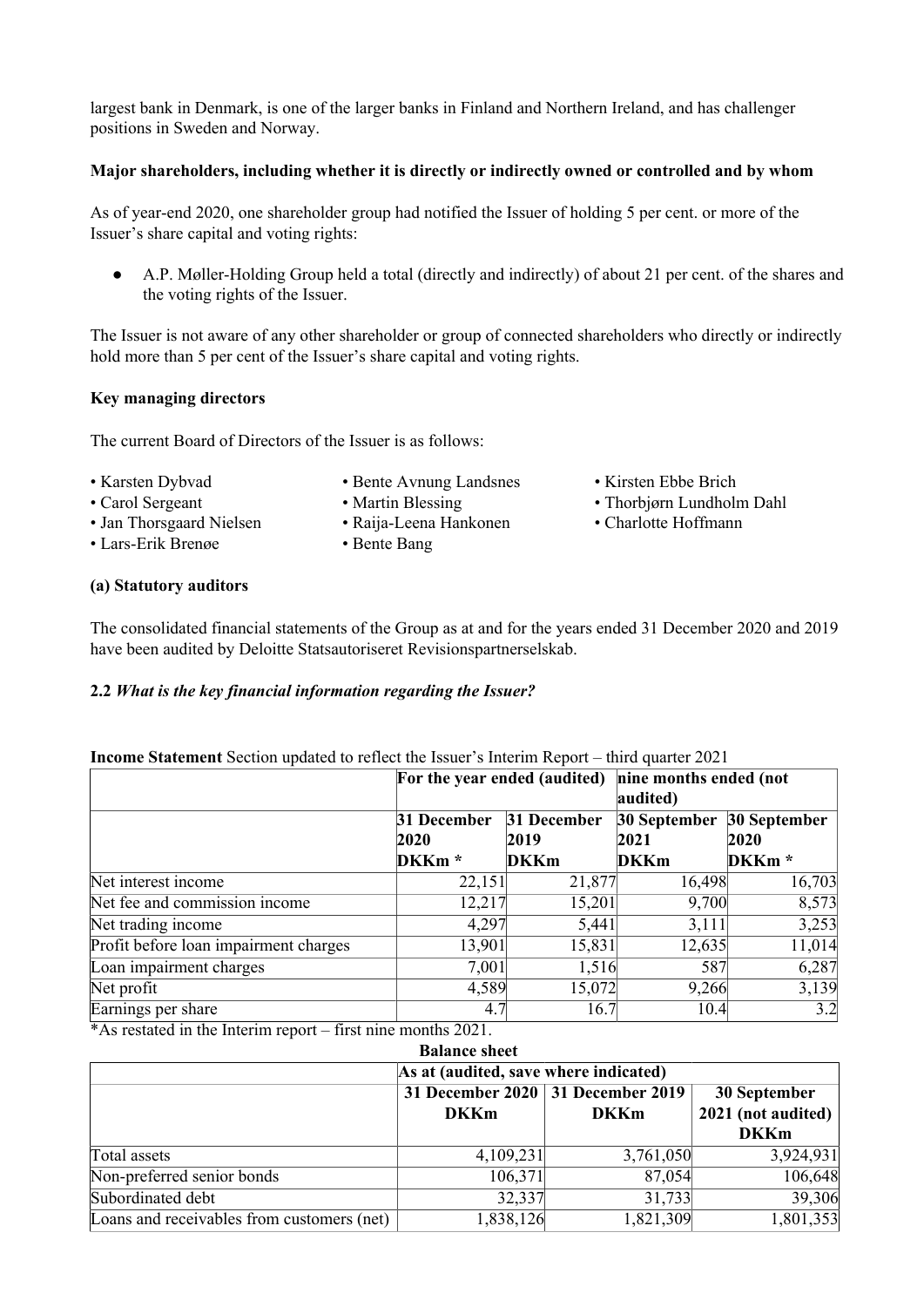| Deposits from customers                                                                                | 1,193,173 | 962,865 | 1,154,717 |  |  |  |
|--------------------------------------------------------------------------------------------------------|-----------|---------|-----------|--|--|--|
| Total equity                                                                                           | 168,679   | 170,508 | 176,248   |  |  |  |
| Common Equity Tier 1 capital (CET1) ratio                                                              | 18.3      | 7.3     | 18.1      |  |  |  |
| (0/0)                                                                                                  |           |         |           |  |  |  |
| Total Capital Ratio $(\%)$                                                                             | 23.0      | 22.7    | 23.4      |  |  |  |
| There are no qualifications in the qualit report of the Jesuer on its historical financial information |           |         |           |  |  |  |

There are no qualifications in the audit report of the Issuer on its historical financial information.

#### **2.3** *What are the key risks that are specific to the Issuer?*

The Issuer is subject to the following key risks:

*Credit risk*: The risk of losses because debtors fail to meet all or part of their payment obligations to the Group. Credit risk includes counterparty credit risk. Counterparty credit risk arises as a combination of credit risk (a deterioration in the creditworthiness of a counterparty) and market risk (the potential value of derivatives contracts). Danske Bank Group takes on counterparty credit risk when it enters into derivatives transactions (interest rate, foreign exchange, equity and credit contracts) and securities-financing transactions.

*Market risk*: The risk of losses or gains caused by changes in the market values of the Group's financial assets, liabilities and off-balance-sheet items resulting from changes in market prices or rates. Market risk affects the Group's financial statements through the valuation of on-balance-sheet and off-balance-sheet items: some of the Group's financial instruments, assets and liabilities are valued on the basis of market prices, while others are valued on the basis of market prices and valuation models developed by the Group. In addition, net interest income generated through the non-trading portfolio will be affected by the level of interest rates.

*Liquidity, funding and capital risk*: The risk that the Group has to issue liabilities or own funds at excessive costs, is unable to pursue its business strategy due to balance sheet requirements and restrictions, or the Group ultimately cannot fulfil its payment obligations due to lack of funds. Liquidity risk is the risk that a lack of funding leads to excessive costs or prevents the Group from maintaining its business model or fulfilling its payment obligations. Capital risk is the risk of not having enough capital to cover all material risks arising from the Group's chosen business strategy.

*Insurance and pension risk*: Danske Bank Group's insurance and pension risk consists of the risks originating from its ownership of Danica Pension. This includes market risk, life insurance risk and operational risk. As part of its product offerings, Danica Pension provides guaranteed life annuities; insurance against death, disability and accident; and cover against adverse investment returns. This exposes the Group to underwriting risks such as longevity and disability risks as well as to market risk. Underwriting risk is the risk of losses from the insurance business. At Danica Pension, these risks are almost exclusively life insurance risks, and they arise naturally out of the business model. Most underwriting risks materialise over long time horizons during which the gradual changes in biometric conditions deviate from those assumed in contract pricing.

*Non-financial risk*: The risk of financial losses or gains, regulatory impact, reputational impact or customer impact resulting from inadequate or failed internal processes or from people, systems or external events, including legal and compliance risks. Non-financial risk consists of operational risk, financial crime risk, conduct risk, technology risk, model risk as well as financial control and strategic risk.

# **3 KEY INFORMATION ON THE SECURITIES**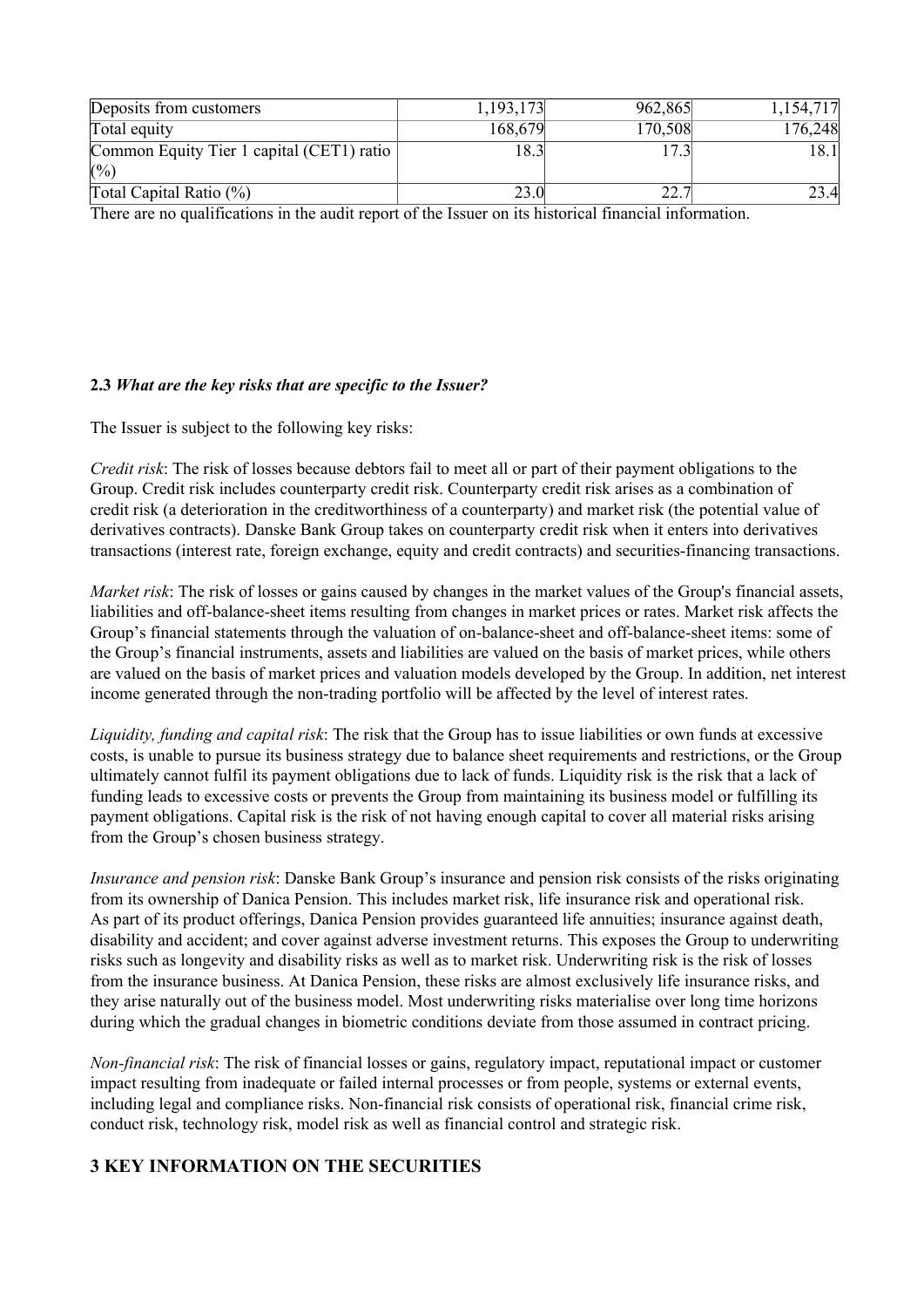#### **3.1** *What are the main features of the securities?*

The Notes are SEK INDICATIVELY 1.20 per cent. Fixed Rate Notes due 09 January 2027 (subject to adjustment), with International Securities Identification Number (ISIN) SE0015661590. The currency of this Series of Notes is SEK.

The Notes have a Specified Denomination of SEK 100,000.00 and the Notes may be subscribed in a minimum lot of one Note.

#### **The Rights attached to the Notes**

The return on the Notes is linked to the credit risk and the financial obligations of the underlying Reference Entity (which shall include any Sucessors thereof). The creditworthiness of the Reference Entity may go down as well as up throughout the life of the Notes. Fluctuations in the credit spreads of the Reference Entity will affect the value of the Notes.

The Adjusted Calculation Amount (affecting both the Final Redemption Amount and the annual Interest Amounts) will be adjusted based on the number of Credit Events. For each Credit Event, the Adjusted Calculation Amount will be lowered by 0.80% (1/125), meaning that at 125 Credit Events, the Adjusted Calculation Amount will be equal to 0% (zero). In a worst case scenario where 125 Reference Entities experience a Credit Event during the first Interest Period, both the Final Redemption Amount and the Interest Amount will be zero and the investor will lose all of the invested amount.

Under the terms of the Notes, certain dates may be adjusted if the date specified is either not a business day or not a trading day. Any adjustments may affect the return (if any) you receive. The terms of the Notes also provide that if certain exceptional events occur (1) adjustments may be made to the Notes and/or (2) the Issuer may terminate the Notes early. These events principally relate to the Reference Entity, the Notes and the Issuer. The return (if any) you receive on such early termination is likely to be different from the scenarios described above and may be less than the amount you invested.

**Ratings**: The Issuer has been rated by each of S&P Global Ratings Europe Limited ("**S&P"**), Fitch Ratings Limited ("**Fitch**"), and Moody's Investors Service Limited ("**Moody's**") as follows:

| long-term Issuer default rating  | $S\&P: A$   | Fitch: A  | Moody's: A3  |
|----------------------------------|-------------|-----------|--------------|
| short-term Issuer default rating | $S\&P: A-1$ | Fitch: F1 | Moody's: P-2 |

A security rating is not a recommendation to buy, sell or hold securities and may be subject to suspension, reduction or withdrawal at any time by the assigning rating agency.

**Transferability of the Notes**: There are no restrictions on the free transferability of the Notes, subject to the offering and selling restrictions of the United States, the EEA, the United Kingdom, Germany, Denmark, Finland, Norway and Sweden and the laws of any jurisdiction in which the Notes are offered or sold.

**Status (Ranking)**: This Series of Notes is issued on a senior basis. The Notes will constitute direct, unconditional, unsubordinated and unsecured obligations of the Issuer and will rank pari passu without any preference among themselves and at least pari passu with all other ordinary, non-preferred, unsubordinated and unsecured obligations of the Issuer, present and future save for certain mandatory exceptions provided by law. Holders of the Notes may be subject to write-down or conversion into equity on any application of the general bail-in tool under EU Directive 2014/59/EU ("**BRRD**") which may result in holders losing some or all of their investment.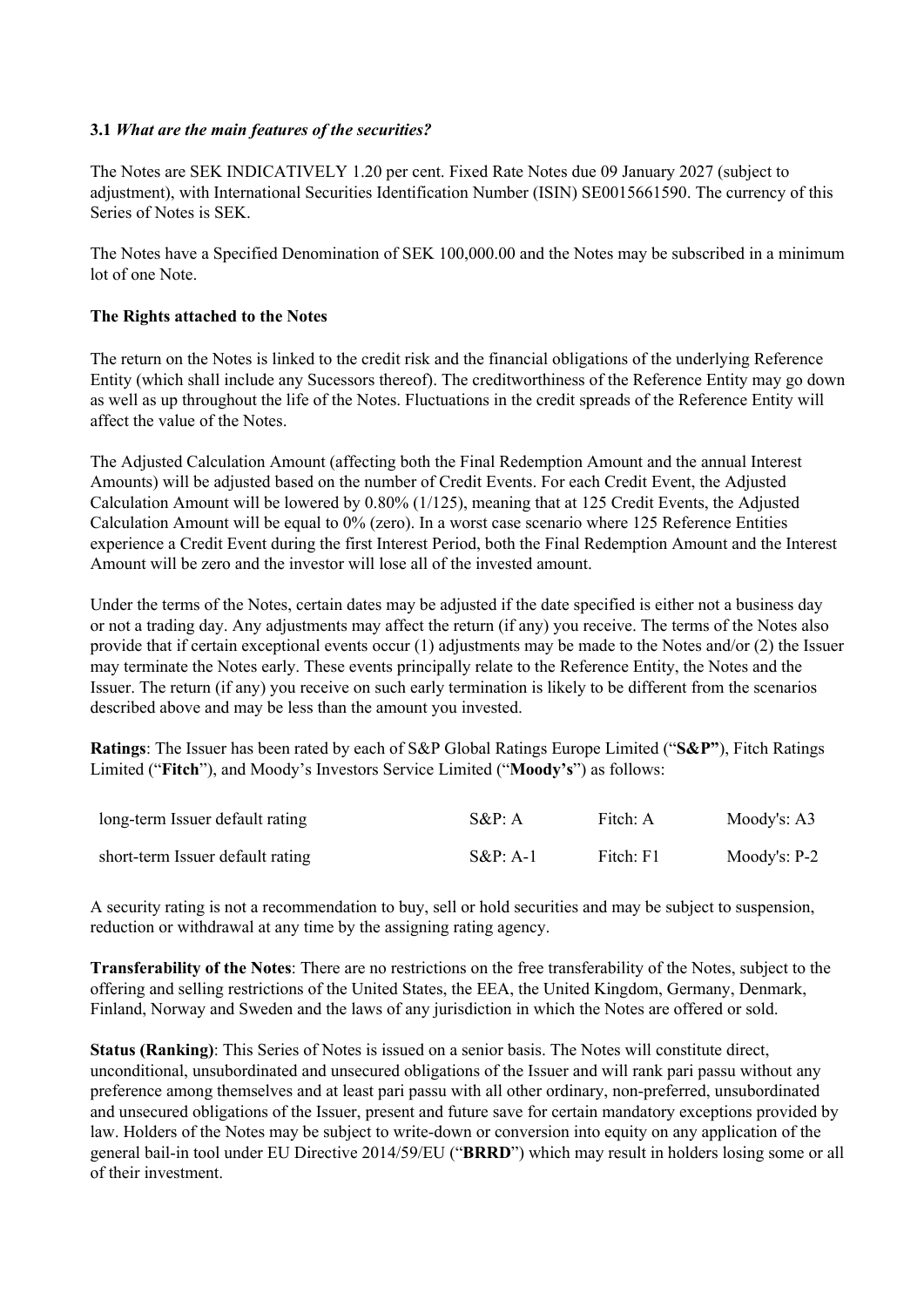**Taxation**: The Issuer shall not be liable for or otherwise obliged to pay any tax, duty, withholding or other payment which may arise as a result of the ownership, transfer, presentation and surrender for payment of any Note and all payments made by the Issuer shall be made subject to any tax, duty, withholding or other payment which may be required to be made, paid, withheld or deducted.

**Negative pledge and cross default**: The terms of the Notes will not have the benefit of a negative pledge or a cross-default.

**Events of default**: The terms of the Notes will contain, amongst others, the following events of default and following any such event the Notes will be repayable at their early redemption amount: (i) default in payment of any principal or interest due in respect of the Notes, continuing for a period of 5 days after the date on which notice has been given to the Issuer; (ii) default in the performance or observance of any other obligation of the Issuer under the Notes and such default remains unremedied for 30 days after notice requiring remedy has been given to the Issuer; (iii) a legal process is levied or enforced or sued out upon or against any part of the assets of the Issuer which is material in its effect upon the operation of the Issuer and is not discharged or stayed within 60 days of having been so levied, enforced or sued out, (iv) events relating to the bankruptcy of the Issuer; and (v) the Danish Financial Supervisory Authority files a petition for the suspension of payments of the Issuer.

**Meetings**: The terms of the Notes will contain provisions for calling meetings of holders to consider matters affecting their interests generally. These provisions permit defined majorities to bind all holders, including holders who did not attend and vote at the relevant meeting and holders who voted in a manner contrary to the majority.

**Governing Law**: English law, except that the registration of the Notes in Euroclear Sweden AB shall be governed by Swedish law.

**Representative of holders**: Not Applicable – no representative of Noteholders has been appointed by the Issuer.

#### **3.2** *Where will the securities be traded?*

Application will be made by the Issuer (or on its behalf) for the Notes to be admitted to trading on the regulated market of the Nasdaq Stockholm AB.

#### **3.3** *What are the key risks that are specific to the securities?*

Risks associated with the Notes include the following:

*Liquidity and secondary market risk*: the Notes may have no established trading market when issued, and one may never develop. Investors may not be able to sell their Notes easily or at a price greater than the amount invested.

*Risk of losing all or some of the investment:* many factors are likely to affect the value of and return on the Notes, including interest rates, exchange rates, performance of the reference item and economic, financial and political factors.

*The Notes may be modified*: the terms of the Notes may be modified without the consent of the investor in certain circumstances. This will not always require the decision of a meeting of investors.

*Exchange rate risks*: exchange rate movements may adversely impact an investor where the Notes are not denominated in the investor's own currency and the imposition of exchange controls could result in an investor not receiving payment on the Notes.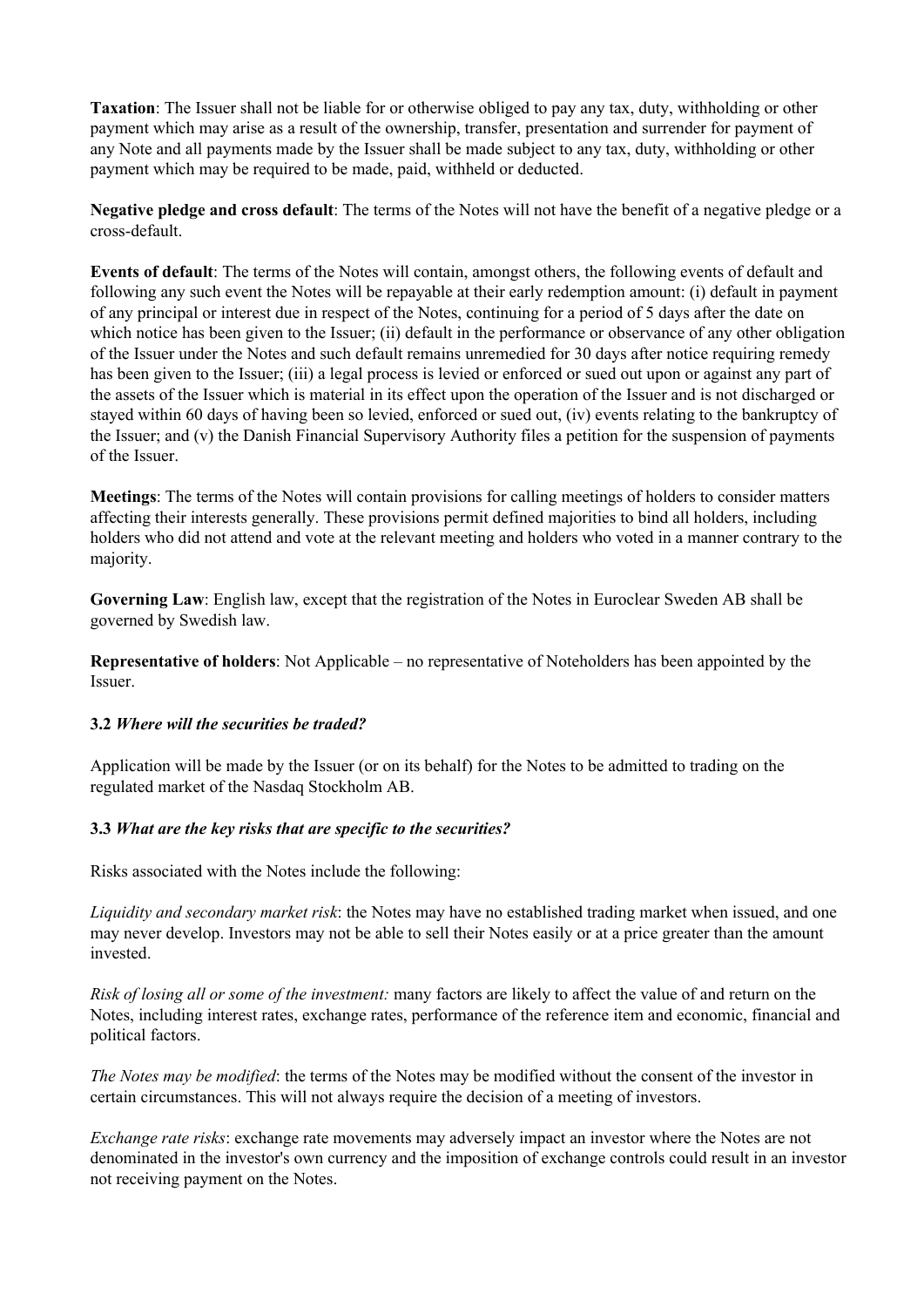*Risk of adjustment or early redemption following a disruption or additional disruption event*: in this case any adjustments made or an early redemption of the Notes at the early redemption amount may not be a favourable outcome for investors.

*Credit risk of the Reference Entity*: investors are exposed to a credit event in relation to the Rference Entity. If a credit event occurs investors may lose some of all of the value of their investment.

*Risk of Reference Entity replacement or succession*: A Reference Entity may be replaced in certain circumstances. This may increase in the credit risk involved for the investors.

*Risks relating to the determination of the final price*: the auction or other final price will directly affect the return to investors following a credit event. Investors will have no influence in the outcome of any such final price.

*Investors have no claim against the reference item*: investors are exposed to the performance of the relevant reference item but will have no recourse to such reference item or to the issuer or sponsor of the reference item.

# **4 KEY INFORMATION ON THE OFFER OF SECURITIES TO THE PUBLIC AND /OR THE ADMISSION TO TRADING ON A REGULATED MARKET**

#### **4.1** *Are the Notes being offered to the public as part of a Non-Exempt Offer?*

This issue of Notes is being offered in a Non-exempt Offer in Sweden.

#### **4.2** *Under which conditions and timetable can I invest in these securities?*

This issue of Notes is being offered in a Non-exempt Offer in Sweden during the period from and including 2 November 2021 to and including 12 November 2021.

The issue price of the Notes is 100.00 per cent. of their principal amount.

Application is expected to be made by the Issuer (or on its behalf) for the Notes to be admitted to trading on the regulated market of the Nasdaq Stockholm AB.

The estimated total expenses of the issue and offer of the Notes are as follows: (i) fees up to 0.39 per cent. per annum (i.e. total up to 2.00 per cent.) of the aggregate principal amount due to the Issuer as a structuring fee.

#### **4.3 Who is the offeror and/or the person asking for admission to trading?**

The person asking for admission to trading of the Notes Is the Issuer.

Application is expected to be made by the Issuer (or on its behalf) for the Notes to be admitted to trading.

#### **4.4** *Why is this prospectus being produced?*

The Issuer is issuing the Notes as part of its normal business. The net proceeds from the issue of Notes will be applied by the Issuer for its general business purposes. Estimated net proceeds are SEK up to 500,000,000.00. The offer of the Notes is not underwritten.

So far as the Issuer is aware, no person involved in the issue of the Notes has an interest material to the offer.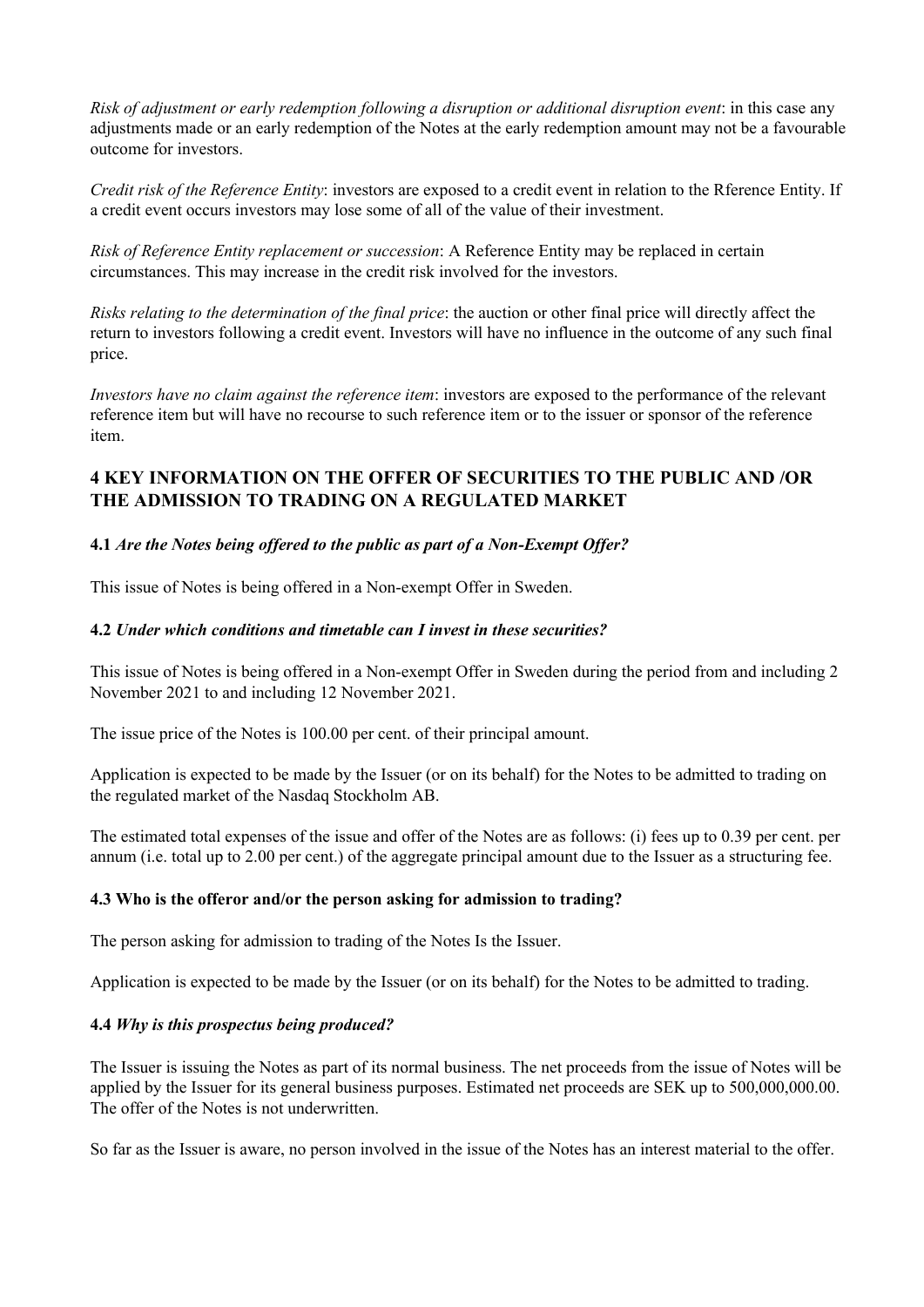# **BILAGA TILL SLUTLIGA VILLKOR - SUMMERING**

# **1. INLEDNING OCH VARNINGAR**

#### **1.1 Varning**

Denna sammanfattning bör läsas som en introduktion till Grundprospektet och de Slutliga Villkoren till vilka detta bifogas. Varje beslut att investera i Obligationer bör baseras på Grundprospektet i dess helhet, inklusive alla dokument som införlivats genom hänvisning och de Slutliga Villkoren. En investerare i Obligationerna kan förlora hela eller delar av det investerade kapitalet. Om en talan väcks i domstol avseende information som ingår i Grundprospektet och de Slutliga Villkoren, kan klaganden enligt nationell lagstiftning där talan väcks, vara skyldig att bära kostnaderna för översättning av Grundprospektet och de relevanta Slutliga Villkoren innan det rättsliga förfarandet inleds. Civilrättsligt ansvar åligger endast Emittenten på grundval av denna sammanfattning, inklusive varje översättning av den, men endast om sammanfattningen är vilseledande, felaktig eller oförenlig när den läses tillsammans med de andra delarna av Grundprospektet och de Slutliga Villkoren eller, när den läses tillsammans med de andra delarna av Grundprospektet och de relevanta Slutliga Villkoren, inte innehåller den nyckelinformation som krävs för att hjälpa investerare när de överväger att investera i Obligationerna.

#### *Du står i begrepp att köpa en produkt som inte är enkel och som kan vara svår att förstå.*

#### **1.2 Värdepapperen**

Obligationerna som beskrivs i denna Sammanfattning är SEK Obligationer med INDICATIVELY 1.20 procent Fast Ränta med förfallodag 09 January 2027 (med förbehåll för justering), med serienummer CR000C7V och med Internationellt Värdepappersidentifikationsnummer (ISIN) SE0015661590 ("**Obligationerna**").

#### **1.3 Emittenten**

Emittenten är Danske Bank A/S ("**Emittenten**"). Dess registrerade adress är 2-12 Holmens Kanal, DK-1092 Köpenhamn K, Danmark, och dess identifieringskod för juridiska personer (LEI) är MAES062Z21O4RZ2U7M96.

#### **1.4 Behörig myndighet**

Grundprospektet godkändes den 16 juni 2021 av den Irländska Centralbanken med adress New Wapping Street, North Wall Quay, Dublin 1, DO1 F7X3.

#### **2. NYCKELINFORMATION OM EMITTENTEN**

#### **2.1** *Vem är Emittent av värdepapperen?*

#### **Hemvist och juridisk form, enligt vilken lagstiftning Emittenten bedriver verksamhet och i vilket land bolaget har bildats**

Emittenten är en kommersiell bank med begränsat aktieägaransvar, bildat i och med hemvist i Danmark. Emittenten är registrerad i enlighet med den danska lagen om finansiell verksamhet (lov om finansiel virksomhed) med danskt organisationsnummer 61126228. Emittentens identifieringskod för juridiska personer (LEI) är MAES062Z21O4RZ2U7M96.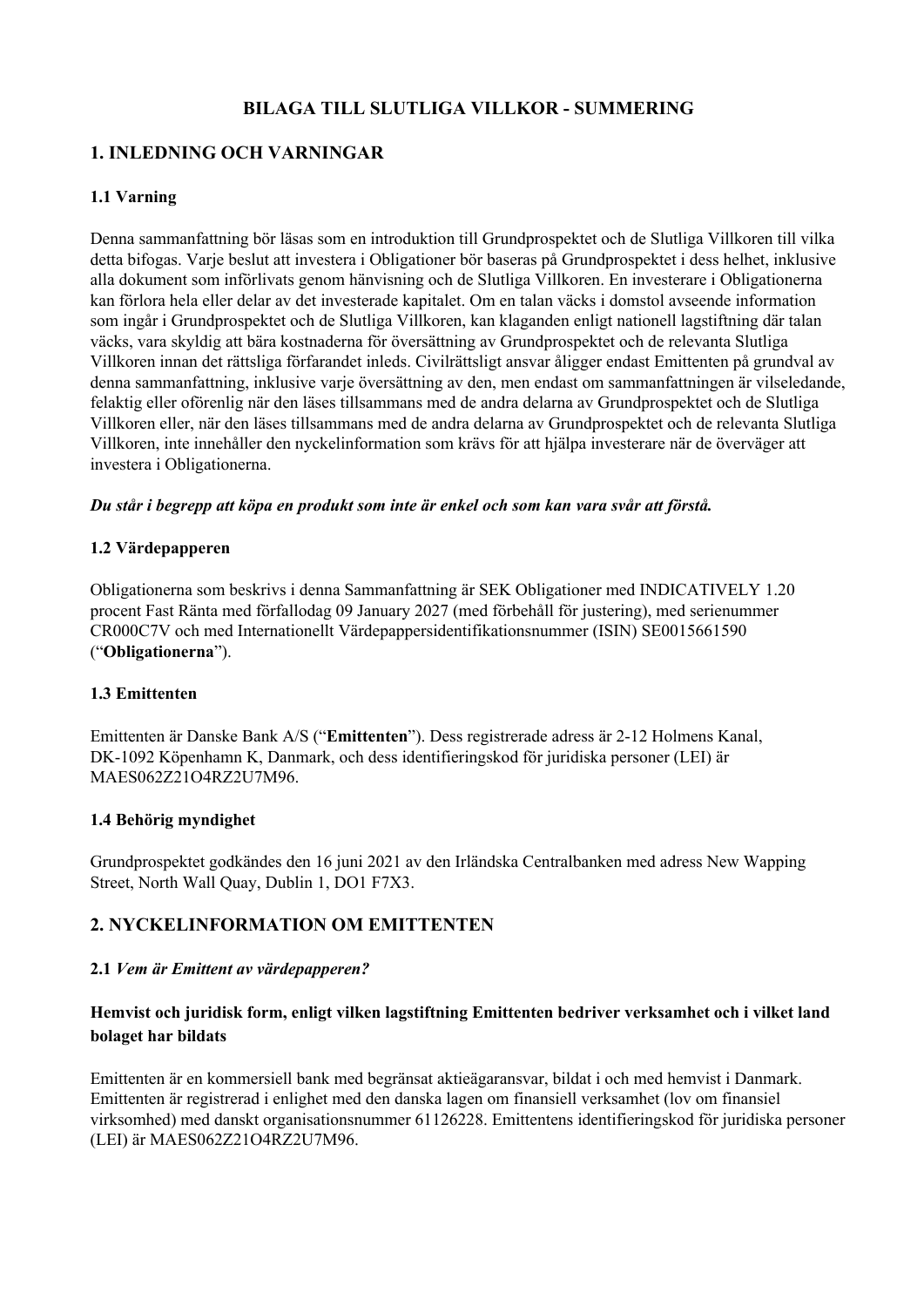#### **Emittentens huvudverksamhet**

Emittenten är moderbolag i Danske Bank Group ("**Koncernen**"), som är den ledande leverantören av finansiella tjänster i Danmark mätt i totalt rörelsekapital den 30 september 2020, och en av de största i Norden mätt i totala tillgångar per 31 december 2020. Koncernen erbjuder kunderna ett brett utbud av tjänster inom områdena bank, hypoteksfinansiering, försäkring, pension, fastighetsmäkleri, kapitalförvaltning och handel med ränteprodukter, valutakurser och aktier. Emittenten är Danmarks största bank, är en av de större bankerna i Finland och Nordirland och har utmanarpositioner i Sverige och Norge.

#### **Större aktieägare, inbegripet huruvida den ägs eller kontrolleras direkt eller indirekt och av vem**

Vid utgången av år 2020 hade en aktieägargrupp informerat Emittenten om innehav om 5 procent eller mer av Emittentens aktier och röster:

● A.P. Møller-Holding Group hade ett innehav om totalt (direkt och indirekt) ungefär 21 procent av aktierna och rösterna i Emittenten.

Emittenten känner inte till någon annan aktieägare eller sammankopplad aktieägargrupp som direkt eller indirekt äger mer än 5 procent av aktierna och rösterna i Emittenten.

#### **De viktigaste befattningshavarna**

Emittentens styrelse består för närvarande av följande:

- 
- Karsten Dybvad Bente Avnung Landsnes Kirsten Ebbe Brich
- 
- 
- Jan Thorsgaard Nielsen Raija-Leena Hankonen Charlotte Hoffmann
	-
- 
- Carol Sergeant Martin Blessing Thorbjørn Lundholm Dahl
	-

• Lars-Erik Brenøe • Bente Bang

## **(a) Lagstadgade revisorer**

De konsoliderade räkenskaperna för Koncernen per och för åren som slutade den 31 december 2020 och 2019 har reviderats av Deloitte Statsautoriseret Revisionspartnerselskab.

**2.2** *Vilken är Emittentens finansiella nyckelinformation?* Section updated to reflect the Issuer's Interim Report – third quarter 2021

|                                       | Resultaträkning                          |                                    |                                                      |                                           |
|---------------------------------------|------------------------------------------|------------------------------------|------------------------------------------------------|-------------------------------------------|
|                                       | För året som slutade<br>(reviderad)      |                                    | För de nio månaderna som<br>slutade (icke reviderad) |                                           |
|                                       | 31 december<br>2020<br>DKKm <sup>*</sup> | 31 december<br>2019<br><b>DKKm</b> | 30 september<br>2021<br><b>DKKm</b>                  | 30 september<br>2020<br>DKKm <sup>*</sup> |
| Nettoränteintäkter                    | 22 151                                   | 21 877                             | 16 4 98                                              | 16 703                                    |
| Nettointäkter avgifter och kommission | 12 217                                   | 15 201                             | 9 700                                                | 8 5 7 3                                   |
| Nettohandelsintäkter                  | 4 2 9 7                                  | 5 4 4 1                            | 3 1 1 1                                              | 3 2 5 3                                   |
| Vinst före kredit ned skrivningar     | 13 901                                   | 15831                              | 12 635                                               | 11 014                                    |
| Kreditnedskrivningar                  | 7 001                                    | 1516                               | 587                                                  | 6 2 8 7                                   |
| Nettovinst                            | 4589                                     | 15 072                             | 9 2 6 6                                              | 3 1 3 9                                   |
| Vinst per aktie                       | 4,7                                      | 16,7                               | 10,4                                                 | 3,2                                       |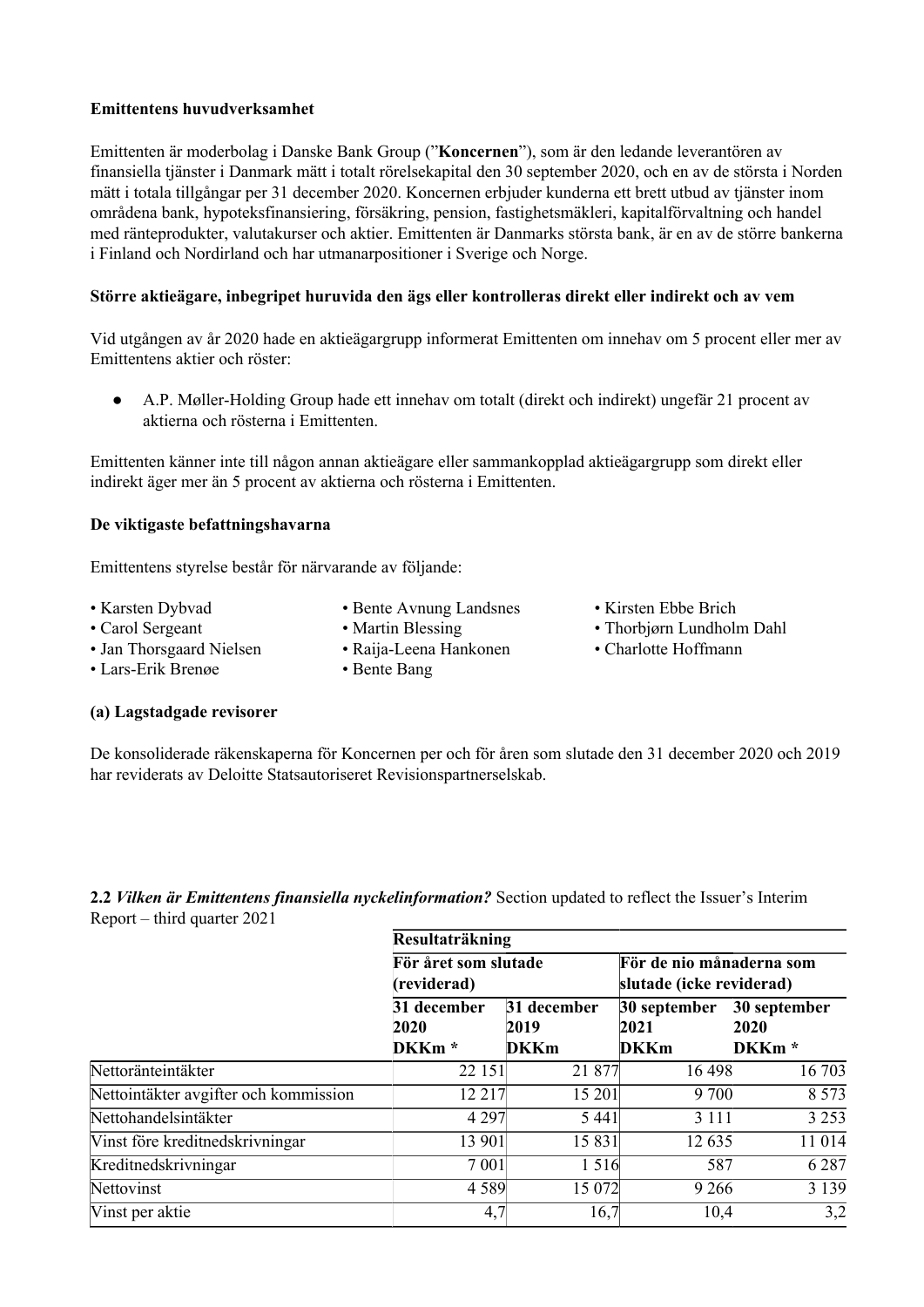\*Ytterligare information se delårsrapport – första nio månader 2021.

|                                                                     | <b>Balansräkning</b><br>Per (reviderad, om inte annat anges) |                                    |                                                          |  |
|---------------------------------------------------------------------|--------------------------------------------------------------|------------------------------------|----------------------------------------------------------|--|
|                                                                     |                                                              |                                    |                                                          |  |
|                                                                     | 31 december<br>2020<br><b>DKKm</b>                           | 31 december<br>2019<br><b>DKKm</b> | 30 september<br>2021 (icke)<br>reviderad)<br><b>DKKm</b> |  |
| Totala tillgångar                                                   | 4 109 231                                                    | 3 761 050                          | 3924931                                                  |  |
| Icke-prioriterade senior skulder (en: nonpreferred<br>senior bonds) | 106 371                                                      | 87 054                             | 106 648                                                  |  |
| Efterställda skulder                                                | 32 337                                                       | 31 733                             | 39 30 6                                                  |  |
| Lån och kundfordringar (netto)                                      | 1838126                                                      | 1821309                            | 1 801 353                                                |  |
| Insättningar från kunder                                            | 1 193 173                                                    | 962 865                            | 1 154 717                                                |  |
| Totalt aktiekapital                                                 | 168 679                                                      | 170 508                            | 176 248                                                  |  |
| Primärkapitalandel (CET1) (%)                                       | 18,3                                                         | 17,3                               | 18,1                                                     |  |
| Total kapitalandel (%)                                              | 23,0                                                         | 22,7                               | 23,4                                                     |  |

Det finns inga reservationer i Emittentens revisionsberättelse avseende dess historiska finansiella information.

#### **2.3** *Vilka nyckelrisker är specifika för Emittenten?*

Emittenten är utsatt för följande nyckelrisker:

*Kreditrisk*: Risken för förluster orsakat av att gäldenärer inte uppfyller hela eller delar av sina betalningsförpliktelser gentemot Koncernen. Kreditrisk inkluderar motpartskreditrisk. Motpartskreditrisk uppkommer genom en kombination av kreditrisk (en försämring av motpartens kreditvärdighet) och marknadsrisk (det potentiella värdet av derivatkontrakt). Danske Bank Group tar på sig motpartskreditrisk när den ingår derivattransaktioner (ränte-, valuta-, aktie och kreditkontrakt) och värdepappersfinansieringstransaktioner.

*Marknadsrisk*: Risken för förluster eller vinster orsakade av förändringar i marknadsvärden för Koncernens finansiella tillgångar, skulder och poster utanför balansräkningen till följd av förändringar i marknadspriser eller kurser. Marknadsrisk påverkar Koncernens finansiella rapporter genom värderingen av poster upptagna på balansräkningen och poster utanför balansräkningen: vissa av Koncernens finansiella instrument, tillgångar och skulder är värderade efter marknadspriser, medan andra är värderade efter marknadspriser och värderingsmodeller utvecklade inom Koncernen. Utöver detta kommer nettointäkter genererade från den ickehandlade portföljen att påverkas av räntenivåerna.

*Likviditets-, finansierings- och kapitalrisk*: Risken för att Koncernen måste emittera skulder eller eget kapital till betydande kostnader, inte kan följa sin affärsstrategi på grund av balansräkningskrav och begränsningar, eller att Koncernen inte kan uppfylla sina betalningsförpliktelser på grund av brist på medel. Likviditetsrisk är risken att en frånvaro av finansiering leder till betydande kostnader eller förhindrar Koncernen att upprätthålla dess affärsmodell eller fullgöra sina betalningsåtaganden. Kapitalrisk är risken för att inte ha tillräckligt med kapital för att täcka materiella risker uppkomna genom Koncernens valda affärsstrategi.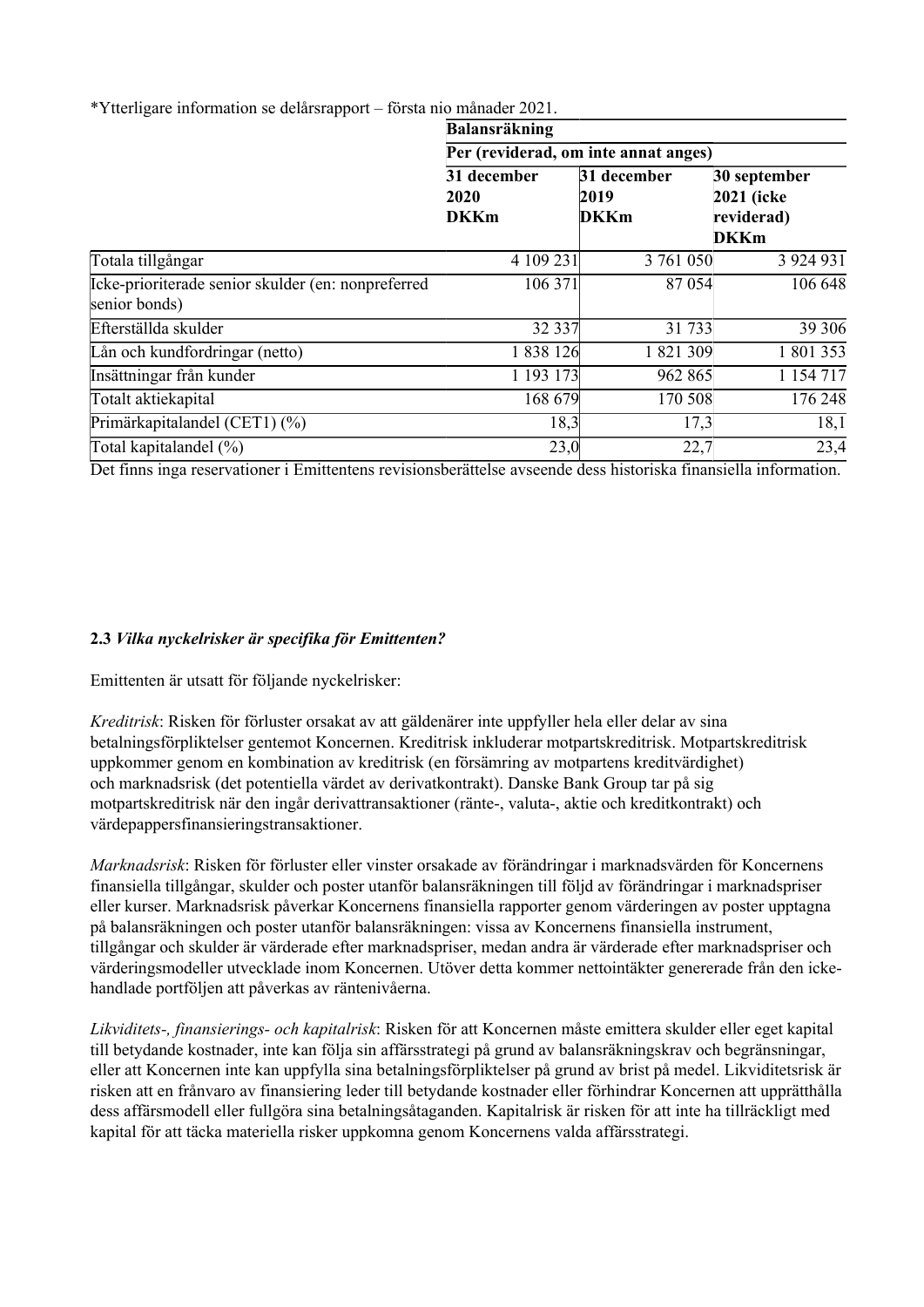*Försäkrings- och pensionsrisk*: Danske Bank-Koncernens försäkrings- och pensionsrisk består av de risker som härrör från ägandet av Danica Pension. Detta inkluderar marknadsrisk, livförsäkringsrisk och operativ risk. Som en del i dess produkterbjudanden tillhandahåller Danica Pension garanterad livränta; försäkring mot döden, invaliditet och olycka; och täcker negativa investeringsavkastningar. Detta exponerar Koncernen mot försäkringsrisker så som livfallsrisker och invaliditetsrisker såväl som marknadsrisk. Försäkringsrisker är risken för förluster inom försäkringsverksamheten. På Danica Pension är dessa risker nästan enbart livförsäkringsrisker, och de framträder naturligt som en följd av affärsmodellen. De flesta försäkringsriskerna materialiseras över långa tidshorisonter genom vilka gradvisa förändringar i biometriska tillstånd avviker från de förväntade i prissättningen av avtalen.

*Icke-finansiell risk*: Risken för ekonomiska förluster eller vinster, inverkan av lagstiftning, påverkan på renommé eller kundpåverkan till följd av otillräckliga eller misslyckade interna processer eller från personer, system eller externa händelser, inklusive juridiska- och regelefterlevnadsrisker. Icke-finansiella risker består av verksamhetsrisk, ekonomisk brottslighetsrisk, uppföranderisk, teknologirisk, affärsmodellrisk såväl som finansiell kontrollrisk och strategirisk.

# **3 NYCKELINFORMATION OM VÄRDEPAPPEREN**

#### **3.1** *Vilka är värdepapperens viktigaste egenskaper?*

Obligationerna är SEK Obligationer med INDICATIVELY 1.20 procent Fast Ränta med förfallodag 09 januari 2027 (med förbehåll för justering), med Internationellt Värdepappersidentifikationsnummer (ISIN) SE0015661590. Valutan för denna Serie av Obligationer är SEK.

Obligationerna har en Angiven Valör om SEK 100,000.00 och Obligationerna kan tecknas i minsta post om en obligation.

#### **Rättigheter tillkommande Obligationerna**

Obligationernas avkastning är kopplad till referensobjektets (vilket inkluderar alla eventuella efterträdare) kreditrisk och dess finansiella åtaganden. Referensobjektets kreditvärdighet kan sjunka såväl som höjas under obligationernas livscykel. Fluktueringar i referensobjektets kreditspreadar kommer att påverka värdet på obligationerna.

Det justerade kalkyleringsbeloppet (som påverkar både det slutliga återbetalningsbeloppet och kupongerna) kommer att justeras i förhållande till antalet kredithändelser. Inträffar en kredithändelser kommer det justerade kalkyleringsbeloppet att nedsättas med 0.80% (1/125), vilket innebär att 125 kredithändelser kommer att medföra att det justerade kalkyleringsbeloppet kommer att vara lika med 0% (noll). För det fall 125 referensentiteter blir föremål för en kredithändelse under den första ränteperioden, kommer både det slutliga återbetalningsbeloppet och kupongen att bli noll och investeraren kommer att förlora hela sin investering.

Enligt villkoren för Obligationerna kan vissa datum ändras för det fall det specificerade datumet antingen inte är en arbetsdag eller handelsdag. Andra justeringar kan påverka avkastningen (om någon) som du mottar. Villkoren för Obligationerna anger även att för det fall extraordinära händelser inträffar (1) kan justeringar av Obligationerna göras och/eller (2) kan Emittenten avbryta Obligationerna i förtid. Dessa händelser hänför sig till Referensobjektet, Obligationerna och Emittenten. Avkastningen (om någon) som du mottar på sådant förtida avbrott kommer troligtvis avvika från de scenarier som beskrivs ovan och kan bli mindre än beloppet som du investerade.

**Värderingar:** Emittenten har kreditvärderats av var och en av S&P Global Ratings Europe Limited ("**S&P**"), Fitch Ratings Limited ("**Fitch**") och Moody's Investors Service Limited ("**Moody's**") enligt följande: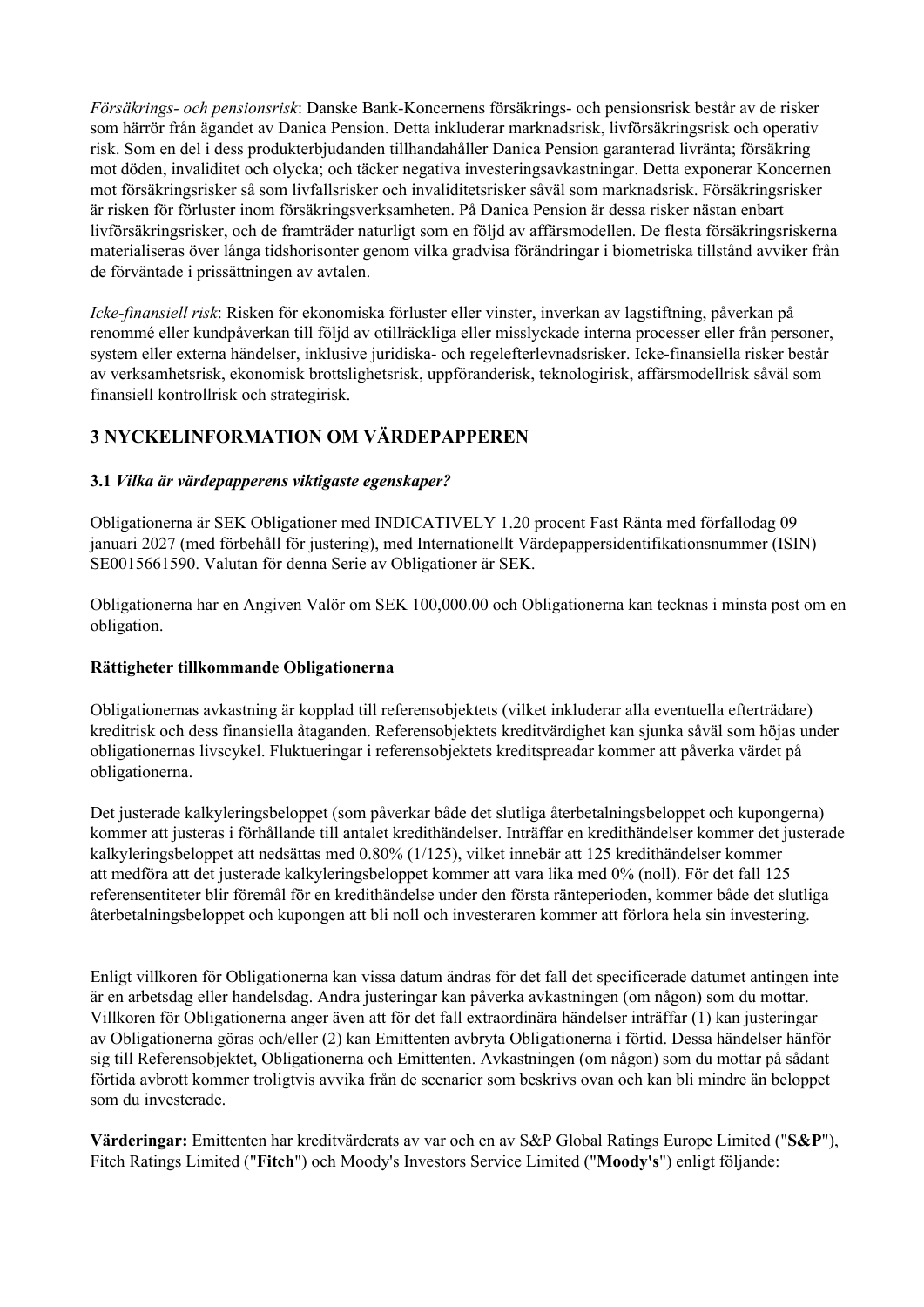| Emittentens långsiktiga fallissemangsbetyg | $S\&P: A$   | Fitch: A  | Moody's: $A3$  |
|--------------------------------------------|-------------|-----------|----------------|
| Emittentens kortsiktiga fallissemangsbetyg | $S\&P: A-1$ | Fitch: F1 | Moody's: $P-2$ |

Ett kreditvärdighetsbetyg för ett värdepapper utgör inte en rekommendation att köpa, sälja eller inneha värdepapper och kan bli föremål för suspendering, sänkning eller tillbakadragande vid vilken tidpunkt som helst av det tilldelande kreditvärderingsinstitutet.

**Obligationernas överlåtbarhet**: Det finns inga begränsningar avseende Obligationernas fria överlåtbarhet, med förbehåll för begränsningar av erbjudanden och försäljning i USA, EES, Storbritannien, Tyskland, Danmark, Finland, Norge och Sverige och lagarna i alla jurisdiktioner där Obligationerna erbjuds eller säljs.

**Status (Rangordning)**: Denna Serie av Värdepapper emitteras på en oprioriterad basis. Obligationerna kommer utgöra direkta, ovillkorade, icke säkerställda och icke efterställda förpliktelser för Emittenten och kommer att rangordnas lika sinsemellan (pari passu) och åtminstone lika (pari passu) med alla andra vanliga, icke-prioriterade, icke säkerställda och icke efterställda förpliktelser för Emittenten, med reservation för vissa lagstadgade obligatoriska undantag. Innehavare av Obligationer kan bli föremål för nedskrivning eller konvertering till eget kapital vid tillämpning av det allmänna nedskrivningsverktyget enligt EU-direktiv 2014/59 / EU ("**BRRD**") vilket kan leda till att innehavare förlorar en del av eller hela sin investering.

**Beskattning**: Emittenten är inte ansvarig för eller på annat sätt skyldig att betala någon skatt, tull, källskatt eller annan betalning som kan uppstå till följd av ägande, överlåtelse, presentation och överlämnande för betalning av någon Obligation och alla betalningar gjorda av Emittenten ska vara föremål för eventuell skatt, tull, källskatt eller annan betalning som kan krävas att genomföras, betalas, innehållas eller dras av.

**Negativutfästelse om annan pant och korsvis uppsägningsgrund**: Villkoren för Obligationerna kommer inte omfattas av en negativutfästelse om annan pantsättning eller korsvis uppsägningsgrund.

**Uppsägningsgrundande händelser**: Villkoren för Obligationerna kommer att innehålla bland annat följande uppsägningsgrundande händelser och efter alla sådana händelser kommer Obligationerna att återbetalas till dessas förtida inlösenbelopp: (i) underlåtenhet att betala av eventuell(t) kapitalbelopp eller ränta som är förfallen med avseende på Obligationerna och sådan underlåtelse varar under en period om fem dagar efter det datum då meddelande har lämnats till Emittenten; (ii) Emittentens underlåtenhet att utföra eller iaktta något av sina andra åtaganden enligt Obligationerna och sådan underlåtenhet fortgår i 30 dagar efter det att Emittenten har mottagit meddelande med krav på rättelse, (iii) ett juridiskt förfarande avseende beskattning eller verkställande eller stämning avseende eller gällande någon del av Emittentens tillgångar företas som är betydande vad gäller dess effekt på Emittentens verksamhet och som inte avslås eller inhiberas inom 60 dagar efter sådant juridiskt förfarande avseende beskattning, verkställande eller stämning, (iv) händelser avseende Emittentens konkurs; och (v) den danska finansiella tillsynsmyndigheten lämnar in en begäran om betalningsinställelse för Emittenten.

**Möten**: Villkoren för Obligationerna kommer att innehålla bestämmelser för att kalla innehavare till möten för att överväga frågor som påverkar deras intressen generellt. Dessa bestämmelser tillåter definierade majoriteter att binda samtliga innehavare, inklusive innehavare som inte närvarade och röstade vid det relevanta mötet och innehavare som röstade på ett annat sätt än majoriteten.

**Tillämplig lag**: Engelsk rätt, med undantag för registrering av Obligationerna sker i Euroclear Sweden AB, då ska värdepapperen vara underkastade svensk rätt.

**Representation av innehavare**: Ej tillämpligt – ingen representant för Obligationsinnehavarna har utsetts av **Emittenten**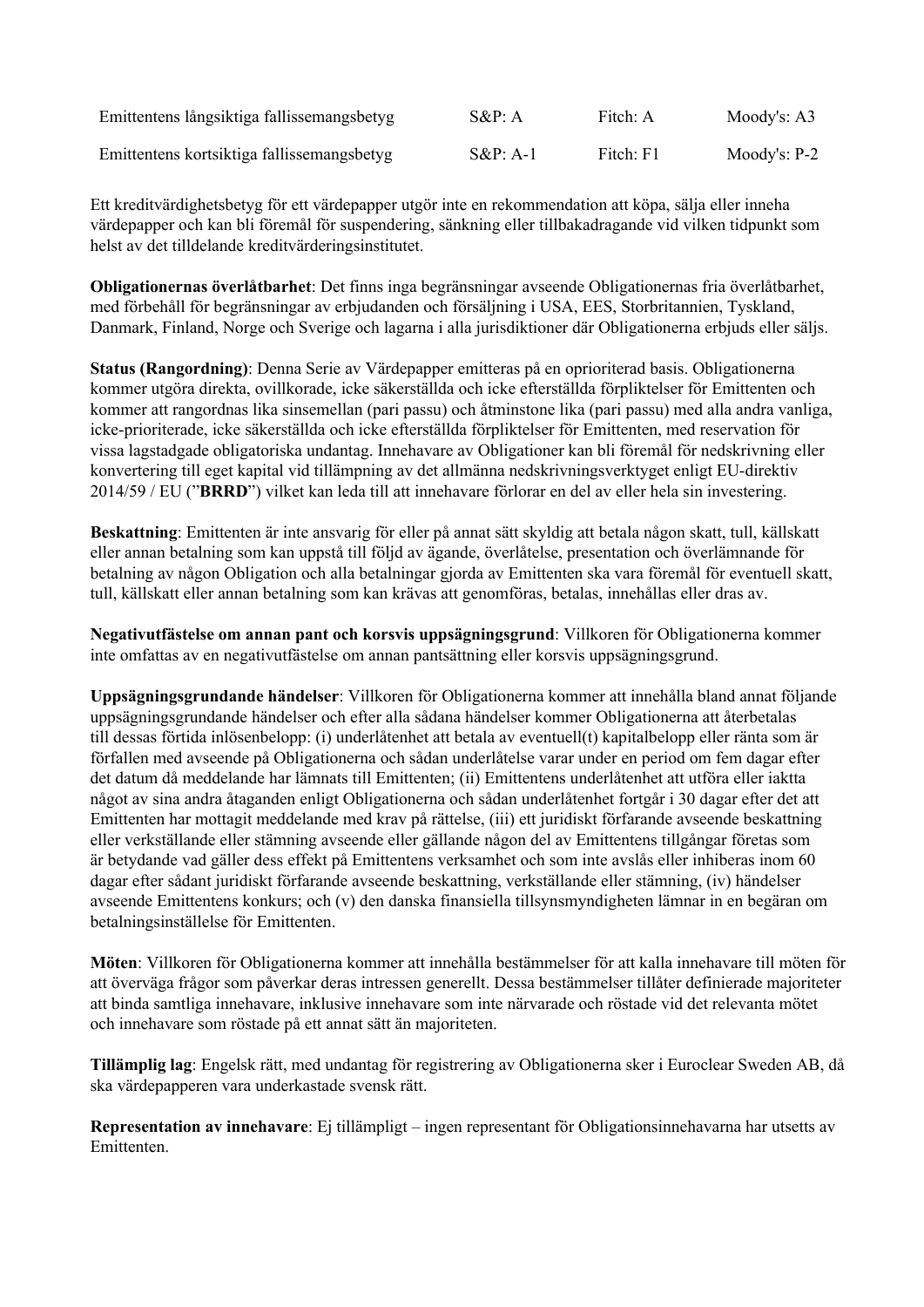#### **3.2** *Var kommer värdepapperen att handlas?*

Ansökan har gjorts av Emittenten (eller för dess räkning) för att ta upp Obligationerna till handel på den reglerade marknaden Nasdaq Stockholm AB.

#### **3.3** *Vilka nyckelrisker är specifika för värdepapperen?*

Riskerna som är förknippade med Obligationerna är följande:

*Likviditets- och andrahandsmarknadsrisk*: det finns risk för att det inte finns någon andrahandsmarknad för Obligationerna när dessa emitteras och det är möjligt att en sådan aldrig utvecklas. Det är möjligt att investerare inte på ett enkelt sätt eller till ett pris högre än det investerade kommer att kunna sälja sina Obligationer.

*Risk att förlora hela eller delar av investeringen*: många faktorer kommer sannolikt att påverka värdet och avkastningen av Obligationen, däribland inkluderat ränta, valutaväxlingskurser, utveckling av referensobjekt och ekonomiska, finansiella och politiska faktorer.

*Obligationerna kan ändras*: villkoren för Obligationerna kan i vissa fall ändras utan investerarens godkännande. En sådan ändring kommer inte alltid att fordra beslut genom innehavarmöte.

*Valutakursrisker*: valutakursrörelser kan påverka en investerare negativt där Obligationerna inte är denominerade i investerarens egen valuta och införandet av valutakontroller kan leda till att en investerare inte får betalning på dessa Obligationer.

*Risken för justering eller förtida inlösen som följer en avbrottshändelse eller ytterligare avbrottshändelse*: i detta fall ska alla justeringar gjorda, eller en förtida inlösen av Obligationerna för det förtida inlösenbeloppet, inte resultera i något gynnsamt resultat för investerare.

*Kreditrisken för Referensobjektet*: investerare exponeras mot en kredithändelse avseende Referensobjektet. För det fall en kredithändelse inträffar kan investerare förlora en del eller hela värdet av deras investering.

*Risken för Referensobjektets ersättande eller succession*: Ett referensobjekt kan komma att ersättas i vissa fall. Detta kan öka investerarnas kreditrisk.

*Risker kopplade till avgörandet av det slutliga priset*: auktionen eller annat slutligt pris kommer att ha direkt påverkan på avkastningen till investerare efter en kredithändelse. Investerare kommer inte ha något inflytande över resultatet av sådant slutligt pris.

*Investerare har inga rättigheter gentemot referensobjektet*: investerare är exponerade mot utvecklingen av relevant referensobjekt men kommer inte ha någon regressrätt mot sådant referensobjekt eller gentemot emittenten eller sponsorn av referensobjektet.

# **4 NYCKELINFORMATION OM ERBJUDANDET AV VÄRDEPAPPER TILL ALLMÄNHETEN OCH/ELLER UPPTAGANDET TILL HANDEL PÅ EN REGLERAD MARKNAD**

#### **4.1** *Erbjuds Obligationerna till allmänheten som en del av ett Icke-undantaget Erbjudande?*

Denna emission av Obligationer erbjuds som ett Icke-undantaget Erbjudande i Sverige.

#### **4.2** *På vilka villkor och enligt vilken tidplan kan jag investera i detta värdepapper?*